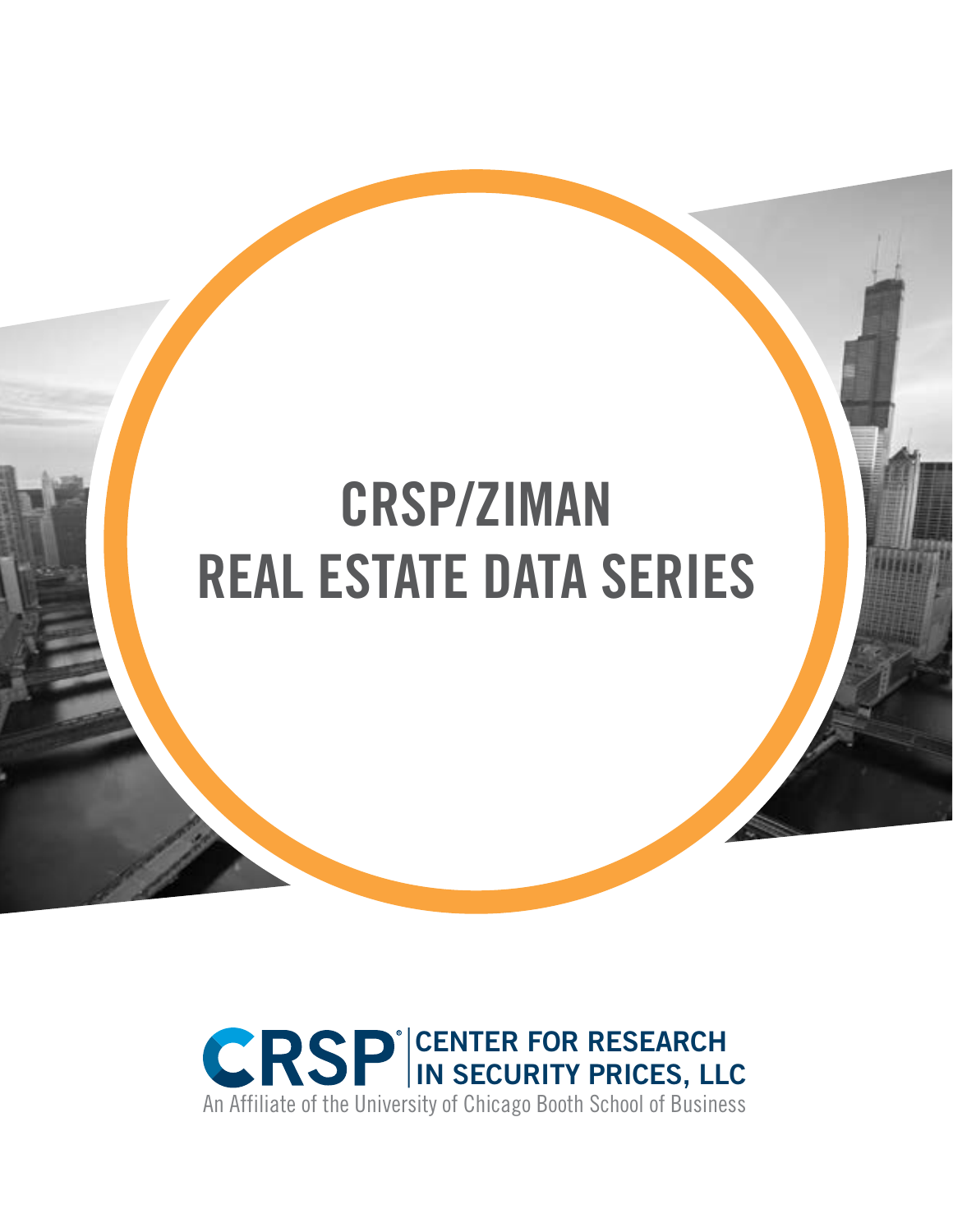#### **CRSP CONTACT INFORMATION**

105 West Adams, Suite 1700 Chicago, IL 60603

Phone: 312.263.6400 Fax: 312.263.6430

Email: [support@crsp.](mailto:support%40crsp.org?subject=)org

For further information, please visit our website at [www.crsp.org](http://www.crsp.org) or email [support@crsp.](mailto:support%40crsp.org?subject=)org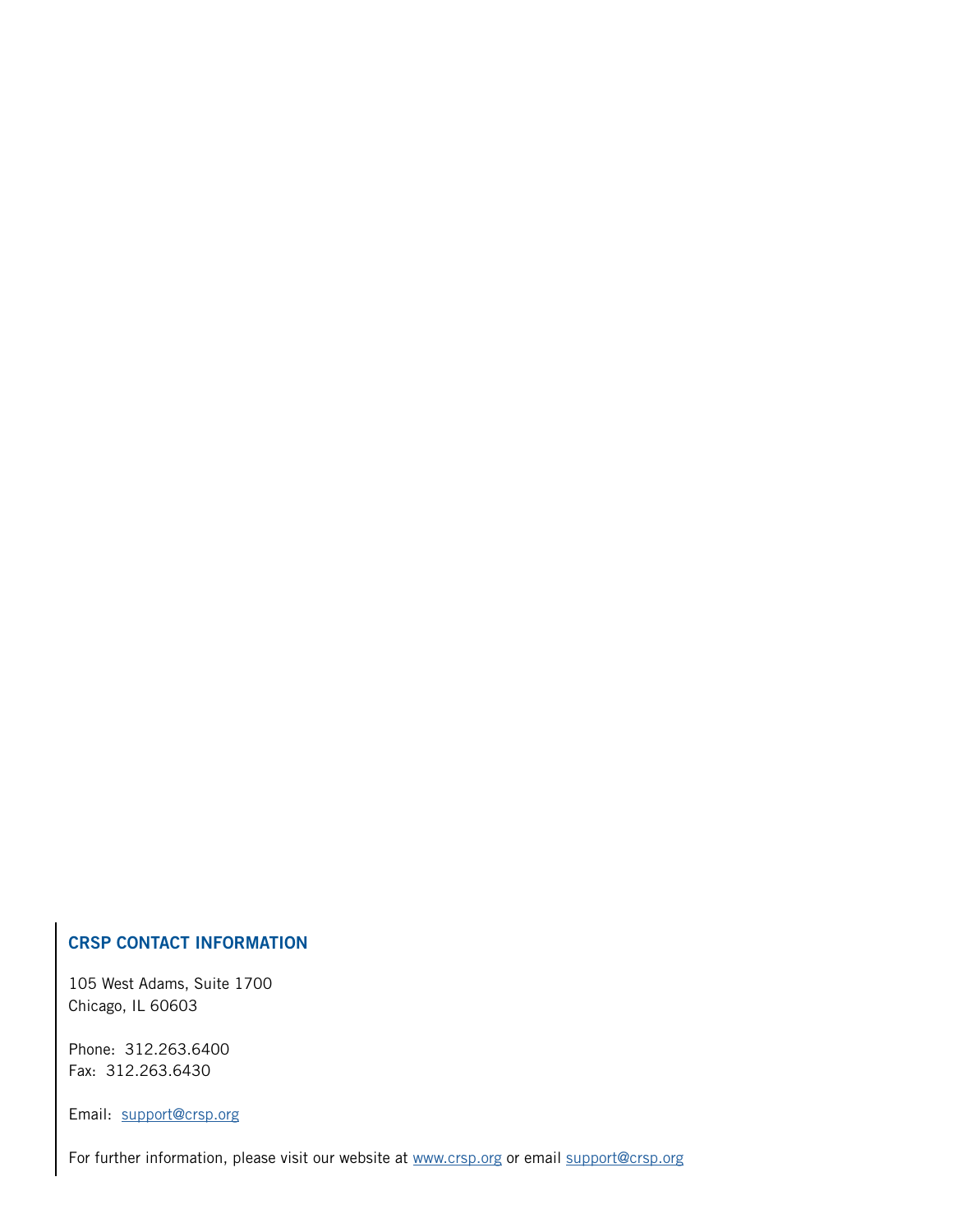# **Table of Contents**

| About the Richard S. Ziman Center for Real Estate 4<br>Developers of the CRSP/Ziman Real Estate Data Series 4 |  |
|---------------------------------------------------------------------------------------------------------------|--|
| Chapter 2: CRSP/Ziman Real Estate Data Series  6                                                              |  |
|                                                                                                               |  |
|                                                                                                               |  |
|                                                                                                               |  |
|                                                                                                               |  |
|                                                                                                               |  |
|                                                                                                               |  |
|                                                                                                               |  |
|                                                                                                               |  |
|                                                                                                               |  |
|                                                                                                               |  |
|                                                                                                               |  |
|                                                                                                               |  |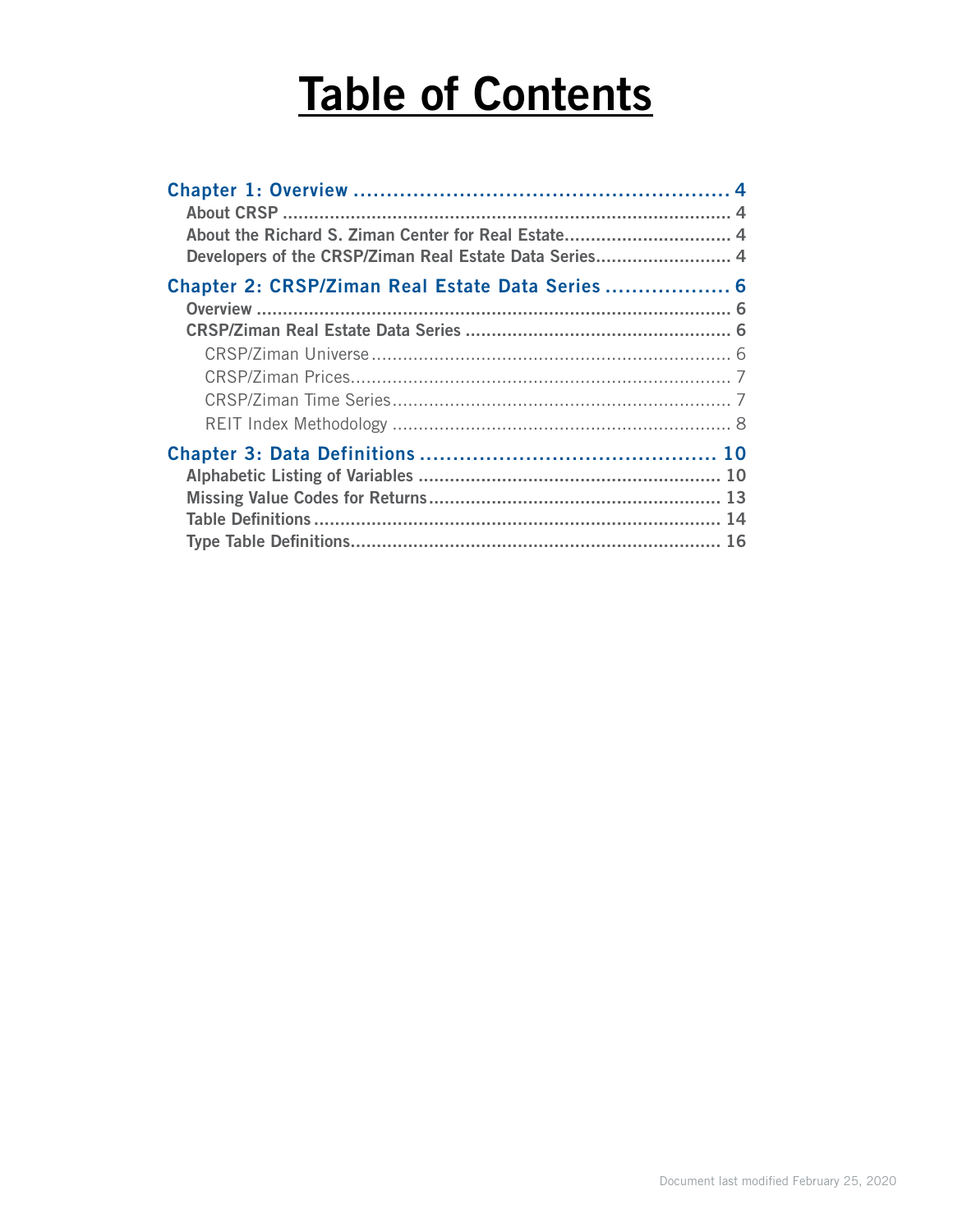# <span id="page-3-0"></span>Chapter 1: Overview

# **About CRSP**

The Center for Research in Security Prices, LLC has been an integral part of the academic and commercial world of financial and economic research. Since its inception in 1960, CRSP has provided an unparalleled foundation as the leading source for the most comprehensive and accurate historical US databases available. CRSP is affiliated with the Booth School of Business of the University of Chicago, which has a history of being a catalyst for innovation and progress, and has been a resource for other academic institutions and corporations alike.

In 1959, Louis Engel, vice president of Merrill Lynch, Pierce, Fenner & Smith, called Professor James H. Lorie (PhD 1947; Professor of Business Administration) with an inquiry which resulted in a grant from Merrill Lynch and the establishment of CRSP.

The inquiry developed into a project which involved compiling, cleaning and codifying the prices, dividends and rates of return of all stocks listed and trading on the NYSE since 1926. It resulted in an academic research grade database that remains invaluable to empirical research due to its breadth, depth, and completeness, and includes CRSP's unique permanent identifiers, allowing for clean and accurate time-series research and events studies.

CRSP files continue to provide a strong foundation for economic forecasting, stock market research and financial analyses by academic institutions, investment banks, brokerage firms, corporations, banks and government agencies. CRSP provides the following data files: common stocks on the NYSE, NYSE MKT and NASDAQ; CRSP Indexes; NASDAQ, and S&P 500 composite indexes; NASDAQ and NYSE MKT Industry Indexes; US Treasury bonds; Survivor-Bias-Free Mutual Funds; market capitalization reports; proxy graphs for 10K SEC filings and custom datasets. Additionally, CRSP continues to develop new research resources such as the new CRSP/Ziman Real Estate Data Series.

## **About the Richard S. Ziman Center for Real Estate**

Since its inception in 1999, the Richard S. Ziman Center for Real Estate (John S. Long, Chairman) has provided the academic and real estate communities with leading economic and demographic research regarding an industry that is rapidly evolving. The Center continues to experience success in the advancement of the quality of real estate research, in the training of highly skilled professionals, and in bridging the gap between real estate research and practice, by capitalizing on its strengths in finance, entrepreneurial studies and technology; expert faculty; superior research, forecasting and analytical tools. Its partnership with resources throughout one of the most globally renowned universities, UCLA, provides great mutual benefit, and allows the Center to succeed in redefining the real estate industry.

## **Developers of the CRSP/Ziman Real Estate Data Series**

**Stephen Day Cauley** is the Director of Research for the Ziman Center at The UCLA Anderson School of Management where he taught real estate investments. His research involves the application of recent advances in economics, finance and statistics to the valuation of publicly and privately held real estate. As part of this research, he has developed innovative statistical and visualization techniques to analyze spatial variation in real estate markets. He has held academic and research positions at the UCLA Department of Economics, and at the RAND Corporation. Dr. Cauley was licensed as a real estate broker by the state of New Mexico where he was a principal of a firm that formed and managed real estate limited partnerships. Dr. Cauley earned his Ph.D. in economics from UCLA and has been a visiting scholar in finance at The Anderson School.

**Robert R. Bliss** was the F. M. Kirby Chair in Business Excellence at the Calloway School of Business and Accountancy at Wake Forest University where he taught finance. Prior to joining the faculty at Wake Forest University Professor, Bliss held positions at the Federal Reserve Bank of Chicago, the Bank of England and the Federal Reserve Bank of Atlanta. Previously, Dr. Bliss was an Assistant Professor of Finance at Indiana University. Professor Bliss's research interests include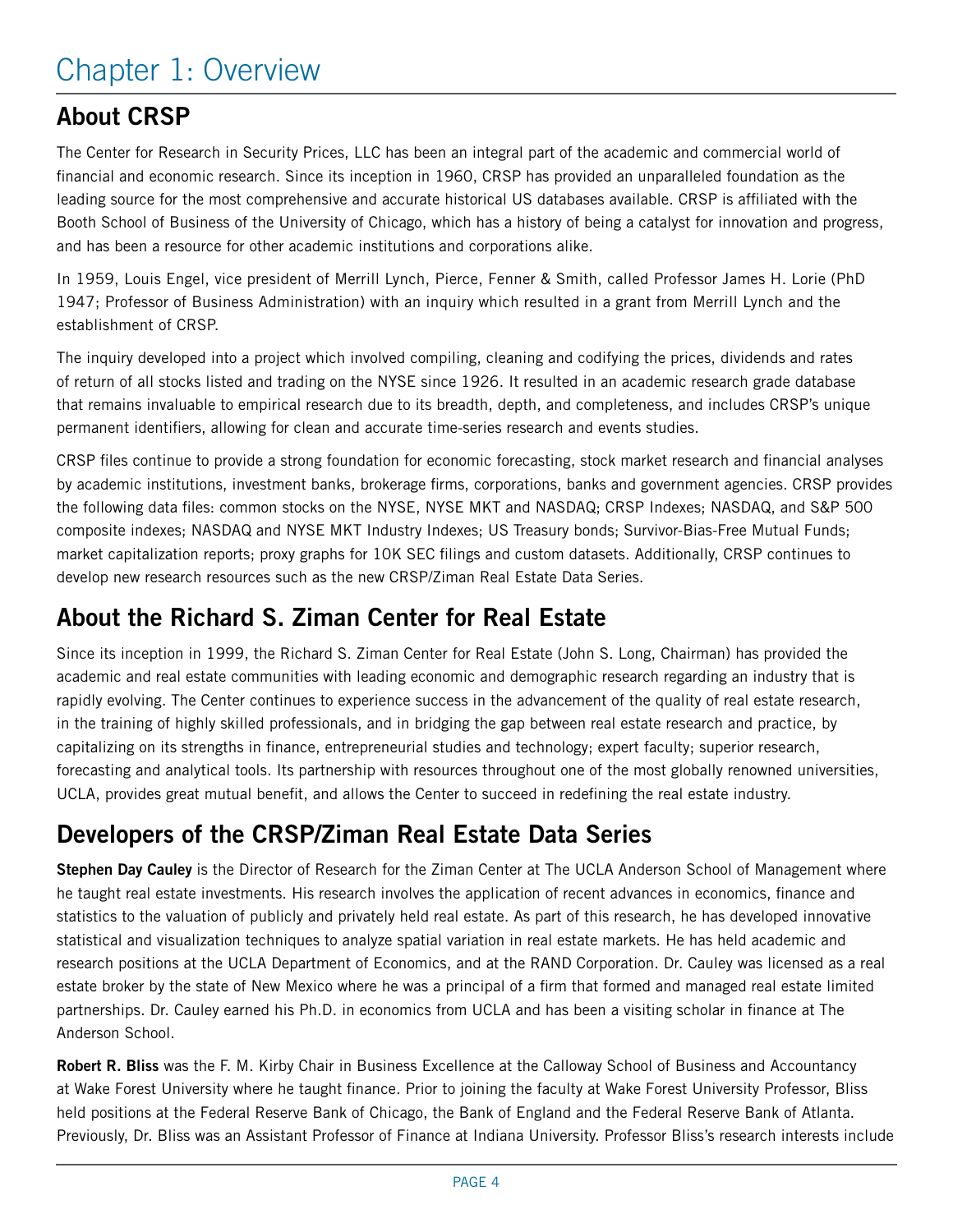the term structure of interest rates, interest rate derivatives, risk management, bank regulation, and the law and economics of insolvency. Professor Bliss earned his doctorate in finance from the University of Chicago. He has enjoyed a long association with Professor Fama, which includes the development of the Fama-Bliss Discount Bonds Files. His interests in database development originate in the years he spent as a senior programmer at the Center for Research in Security Prices working on the stock and bond files.

**CRSP Management & Professional Staff:** Members of the CRSP Management & Professional Staff, from a variety of disciplines, have been intimately involved in the development of this data series.

**Ziman Center Professional Staff:** Members of the Ziman Center Professional Staff have been intimately involved in the development of this data series.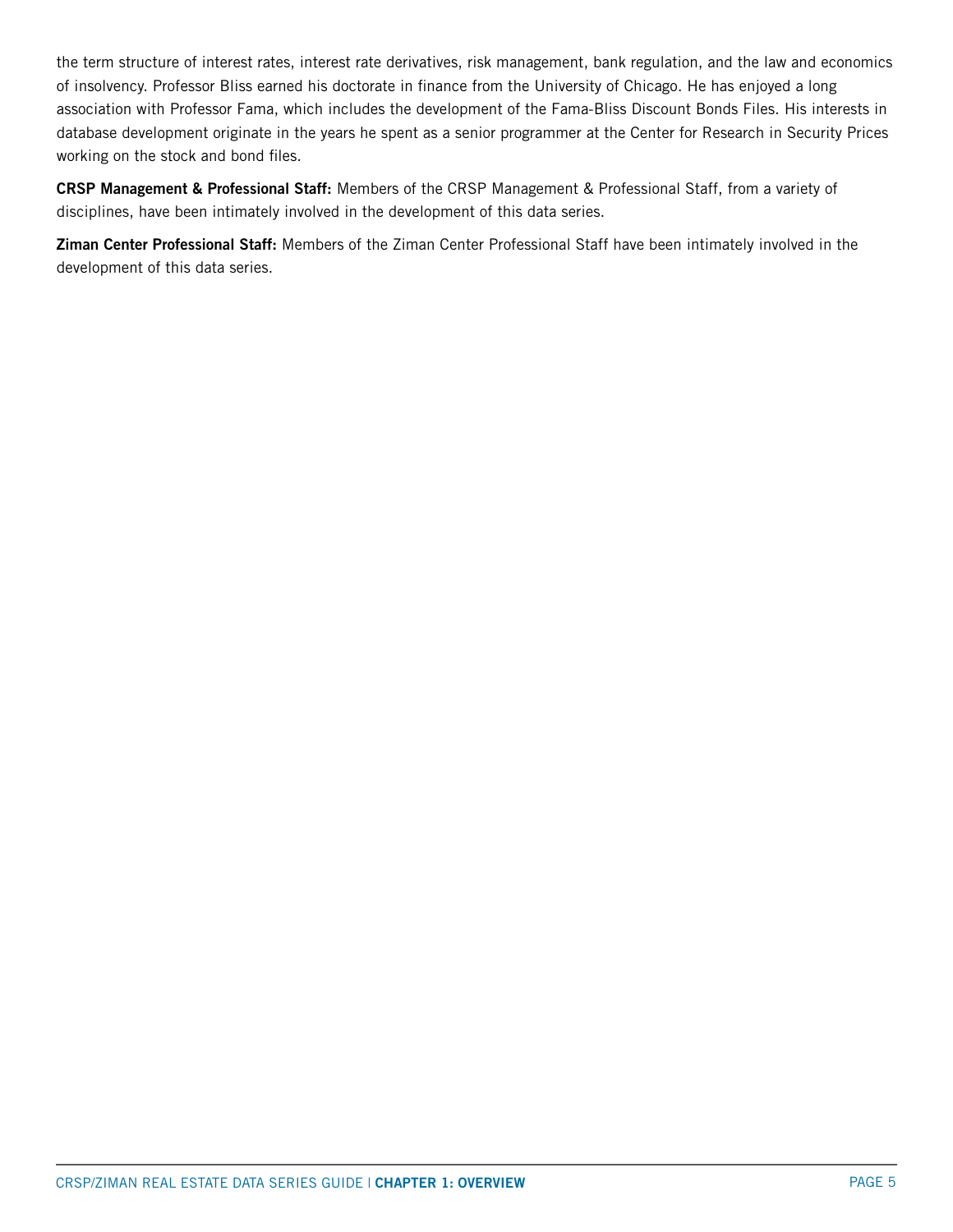## <span id="page-5-0"></span>**Overview**

The CRSP/Ziman Real Estate Data Series represents a collaborative effort between the Richard S. Ziman Center for Real Estate at the UCLA Anderson School of Management and The Center for Research in Security Prices. The REIT data series is a unique research resource whose development merges CRSP's experience in academic-quality financial database and index creation with the Ziman Center's expertise in real estate markets and the collection of real estate data.

Combining stock price and returns data with carefully researched information regarding the population, characteristics, and history of REITs, the CRSP/Ziman database provides firm-specific information and indexes essential to analyses involving this important asset class.

Daily and monthly indexes are computed with both equal- and value-weighting for subsets defined by type of REIT and the types of properties predominately held by equity REITs. This database includes several qualitative measures detailing market capitalizations, concentrations, and changes in index composition particularly important for evaluating the information in thinly populated index series which were common during the 1980s.

By providing this information on all REITs that have traded on the three primary exchanges since 1980, the CRSP/ Ziman Real Estate Data Series allows for time series and events studies, measurement of performance, accurate benchmarking, and in-depth analysis of the individual securities.

## **CRSP/Ziman Real Estate Data Series**

- Includes all REITs that have traded on the NYSE, NYSE MKT and NASDAQ exchanges since 1980
- Contains series of indexes based on all REITs and subsets of REITs based on REIT type and property type
- Contains underlying individual security information for the indexes
- Includes qualitative measures important for evaluating information in thinly populated index series
- Identifies changes in REIT status for the universe of publicly-traded REITs
- Unique Aspects:
	- Indexes:
		- » Daily and monthly are available; Equal and value weighted
		- » REIT and property type
		- » Herfindahl-Hirschman Index & Concentration Ratios
	- Individual Securities:
		- » CRSP Permanent Identifier
		- » Name, price, share count, and return information
		- » REIT type, property type information
		- » Identification of changes in REIT status for publicly traded REIT universe
		- » 450+ REITs: equity, mortgage and hybrid
- The data series is available as SAS, ASCII, and R formats, and also as an access database

## CRSP/Ziman Universe

The CRSP/Ziman indexes include issues identified specifically as REITs. Further specifications of REIT type and property type are used to determine membership in the appropriate indexes. The CRSP/Ziman indexes make no restrictions by exchange, share type or other categorizations.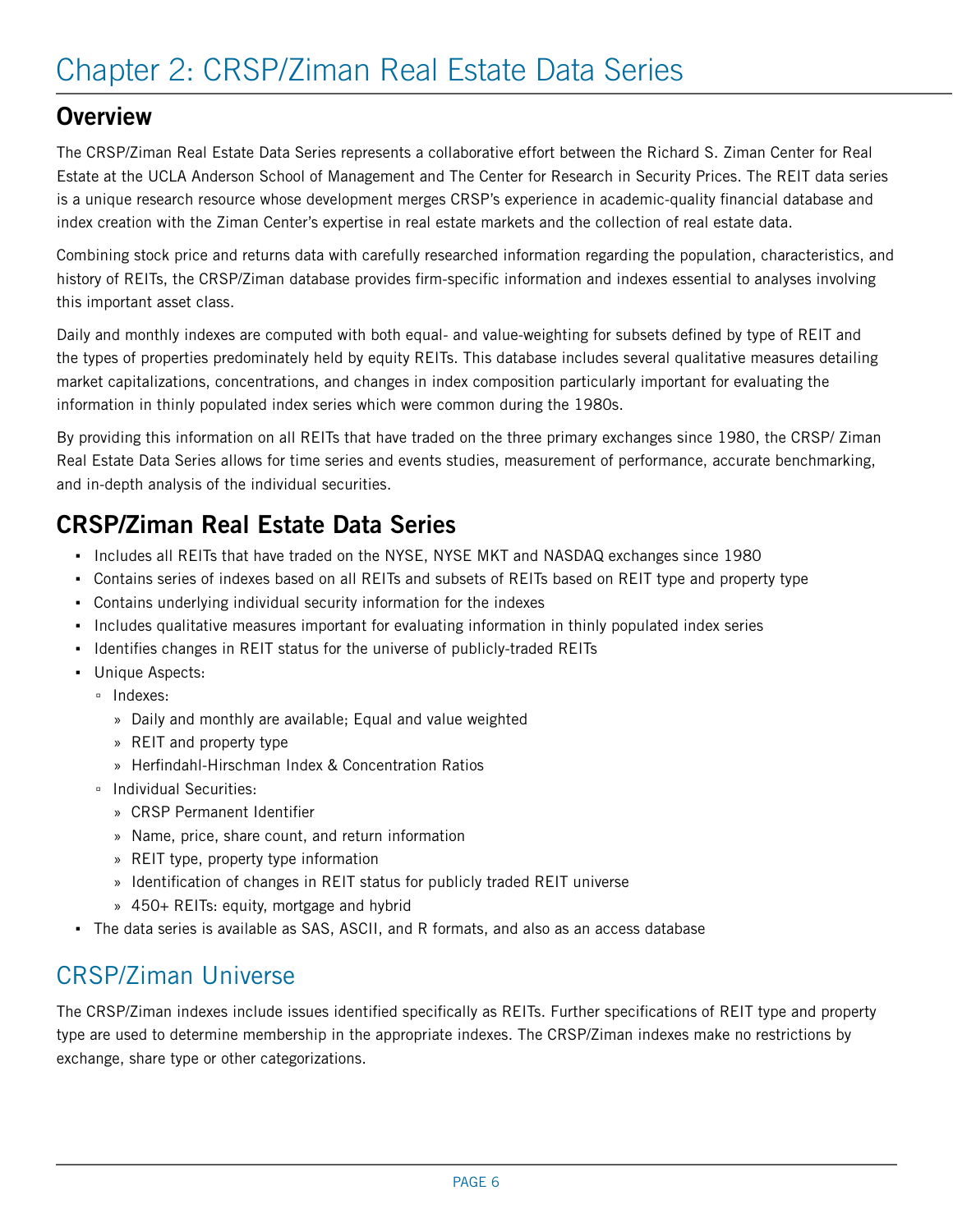# <span id="page-6-0"></span>CRSP/Ziman Prices

Daily and monthly price time series are available. Due to thinly populated target portfolios and the inconsistent trading nature of some of the securities, special rules were implemented to improve the continuity of the portfolios. To supplement trading prices and improve continuity a Used Price was assigned to the REIT for each time period. There are three categories of Used Prices assigned in the CRSP/Ziman time series:

- Good Price an assigned valuation considered acceptable at the beginning of a period to use the security in a portfolio.
- Soft Price or Delisting Price an assigned valuation considered acceptable as an ending price of a security already used in a portfolio, but not acceptable at the beginning of a period to use the security in the portfolio.
- Missing Price no acceptable valuation is available, even though the security is listed on a targeted exchange and is otherwise valid for an index.

The specific types and precedence of Used Prices assigned based on time series frequency are:

### **Monthly**

- Good Price month-end closing price or the month-end closing bid-ask average.
- Soft Price or Delisting Price
	- Delisting amount if available within one month.
	- Last Good Price the last non-missing daily price or bid/ask average within the month and within ten trading days prior to the month end.
		- » Assumed Price 0 if delisted due to bankruptcy

#### **Daily**

- Good Price closing price, closing bid/ask average, or the interpolated price if no price is available for a trading day but a closing price or bid/ask average is available on previous and next trading days.
- Soft Price or Delisting Price
	- Delisting Amount if available within one month.
	- Last Good Price price carried forward from previous day. Used on the first day of a gap over 10 trading days.
	- Next Good Price price carried back from next trading day. Used over a price gap where listing continues after gap.
		- » Assumed Price 0 if no information and delisted due to bankruptcy.

## CRSP/Ziman Time Series

Security level time series includes price, return, shares outstanding, and adjustment factors.

- All time series are keyed by the CRSP Permanent Security Identifier, PERMNO®, and the calendar trading date. Only trading dates are included.
- Price data includes the observed price or bid/ask data as well as the used price derived for the indexes. Used prices, a price type, and the date of a used price are provided.
- Returns data includes a total return and capital appreciation based on the Used Prices. In CRSP databases, returns are only based on observed prices, and delisting return is a separate field.
- Shares outstanding data is mapped from filings and adjustment events to each time series value. A capitalization is computed based on the used shares outstanding and the used price.
- Adjustment data includes the effective ordinary dividend amount, non-ordinary dividend amount, period adjustment factor, and cumulative price adjustment factor. Prices can be divided by the cumulative price adjustment factor to get prices adjusted to the basis of the last available price.

See Section 3 for the full list of variables and used price type codes.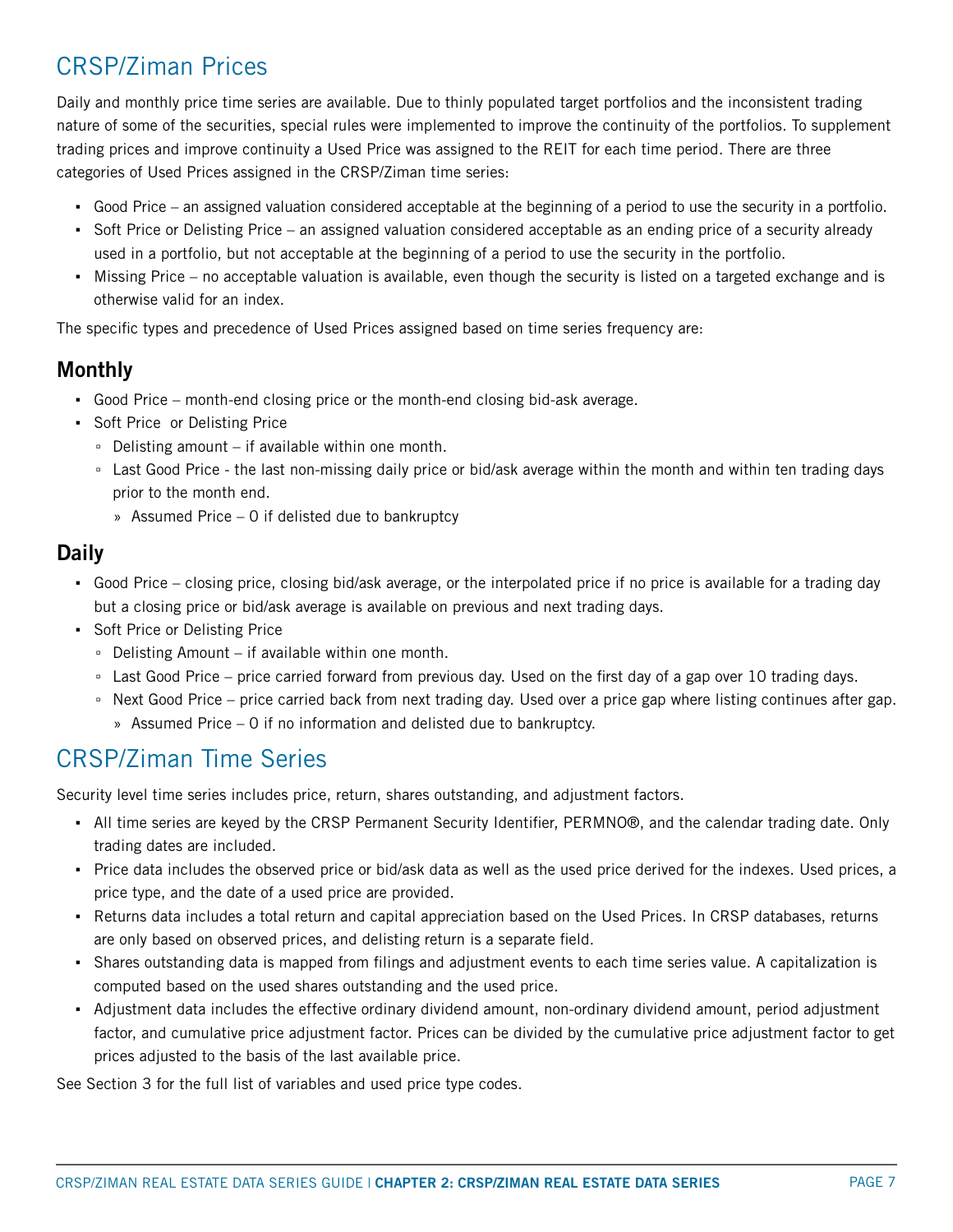## <span id="page-7-0"></span>REIT Index Methodology

All REIT indexes are populated from the REITs available that fit the selection criteria of that index. Value-weighted and equal-weighted indexes are formed for each set of issues. Total return, capital appreciation, income returns, and corresponding index levels are calculated for each portfolio. The returns show the change in the total dollar value of the portfolio, over some period of time, per dollar in initial investment. The index levels show the cumulative value of the portfolio relative to a fixed starting date. All REIT index levels are set to \$100 on December 30, 1994.

The procedure for calculating each index involves three steps:

- Calculating returns for individual securities
- Calculating returns for indexes
- Calculating index levels

### **Calculating Returns for Individual Securities**

Returns are calculated for each individual security using the formula:

$$
r(t) = \frac{p(t)f(t) + d(t)}{p(t-1)} - 1
$$

Where, for trading day t, t-1 is the previous trading day.

 $r(t)$  = security's return for day t

 $p(t)$  = last sale or closing bid/ask for day t

 $f(t)$  = price adjustment factor for day t

 $d(t) = \text{cash adjustment for day } t$ 

In the total returns, dividends, split factors, spin-offs, rights and all other distributions are compensated for or reinvested on the ex-distribution date. Total Returns include all cash distributions in the cash adjustment, while Returns without Dividends exclude ordinary cash dividends. The time series used prices are inputs to the returns for the REIT indexes.

## **Calculating Returns for Indexes**

Returns for individual securities within an index are combined to create returns for the index. For a security to be eligible for index inclusion, Good Prices must be available for the previous period, but Good Prices, Soft Prices, or Delisting Prices can be used for the current period.

The sum of the weighted returns is divided by the sum of the securities' weights to arrive at the return for the index:

$$
R(t) = \frac{\sum_{n} w_n(t) r_n(t)}{\sum_{n} w_n(t)}
$$

Where, for trading day t, R(t) is the return for the index:

 $w_{n}(t)$  = weight of security  $n$  for day  $t$ 

r n (t) = security n's return for day t

Index total returns use security total returns for the securities that fit the selection criteria of that index. Price appreciation uses security returns without dividends. Income returns use the difference between the two. In an equal-weighted index, the weight of each security is one. In a value-weighted index, the weight assigned to each security is equal to its market capitalization at the end of the previous period, t-1.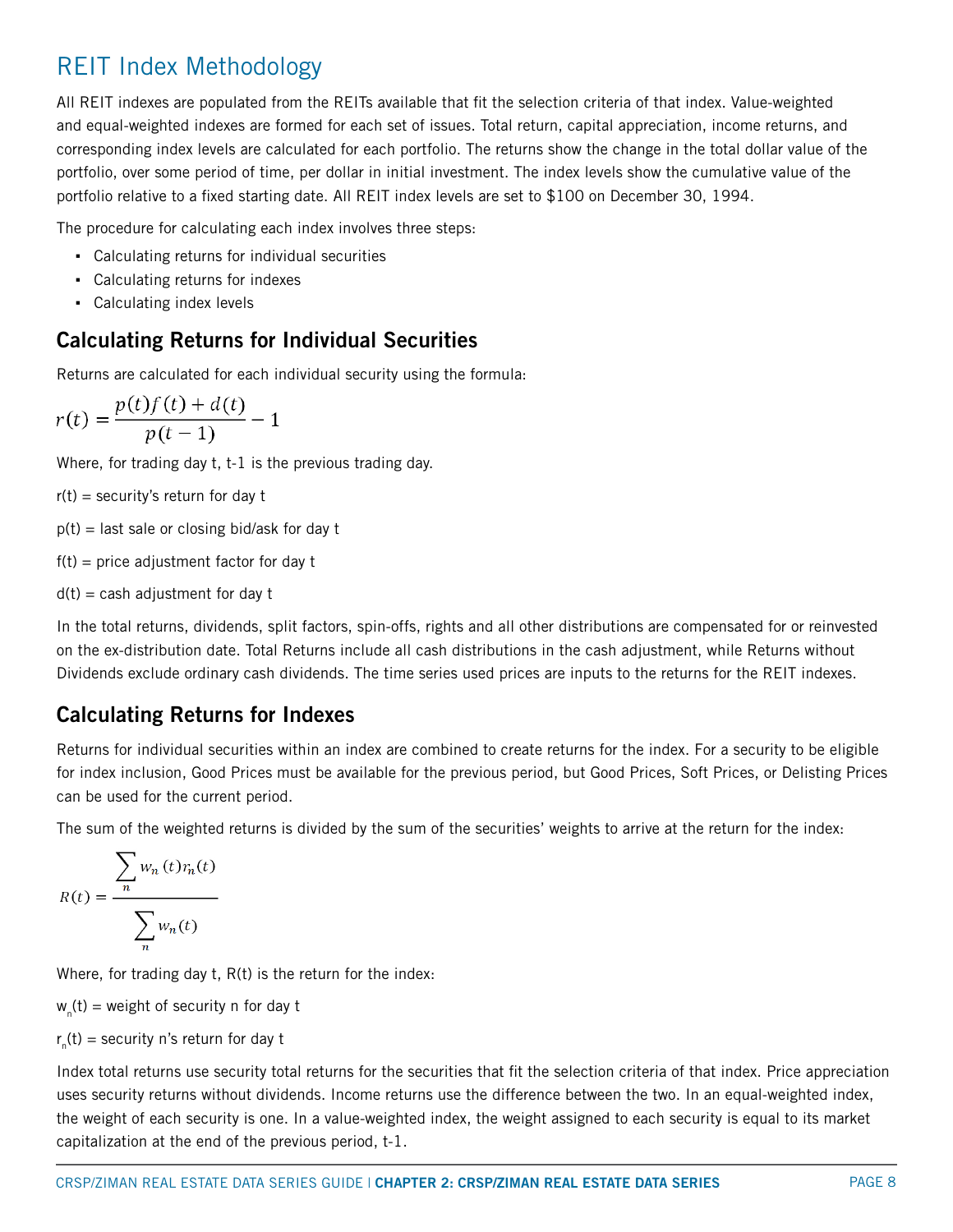## **Calculating Index Levels**

The base year for the CRSP/Ziman REIT Indexes is 12/30/1994 - at that point in time the indexes are set to 100. CRSP Market Indexes are set to 100 on 12/29/1972.

The Index level, l(t), is defined as:

If  $t = t_0$ ,  $I(t) = 100$ If  $t > t_0$ ,  $I(t) = I(t-1)^* (1+R(t))$ If  $t < t_0$ ,  $I(t) = I(t+1)/(1+R(t+1))$ Where  $t_0$  = December 30, 1994:  $I(t)$  = index level for day t  $R(t)$  = total return for the index for day t

## **Summary Statistics and Quality Measures**

Total Value, TOTVAL, in the CRSP/Ziman REIT Indexes is defined as the total market value of the eligible issues with a Good or Soft Price at the beginning of the period. CRSP Market Indexes use end of period market value calculated with observed trade or the average of observed closing bid and ask. The REIT Indexes also add new summary variables including Beginning Count, Add Count, Add Value, Drop Count, Drop Value, Observed Count, Observed Value, Concentration Ratio and the HHI – Herfindahl-Hirschman Index. See the Variable Table in Section 3 for descriptions of these variables.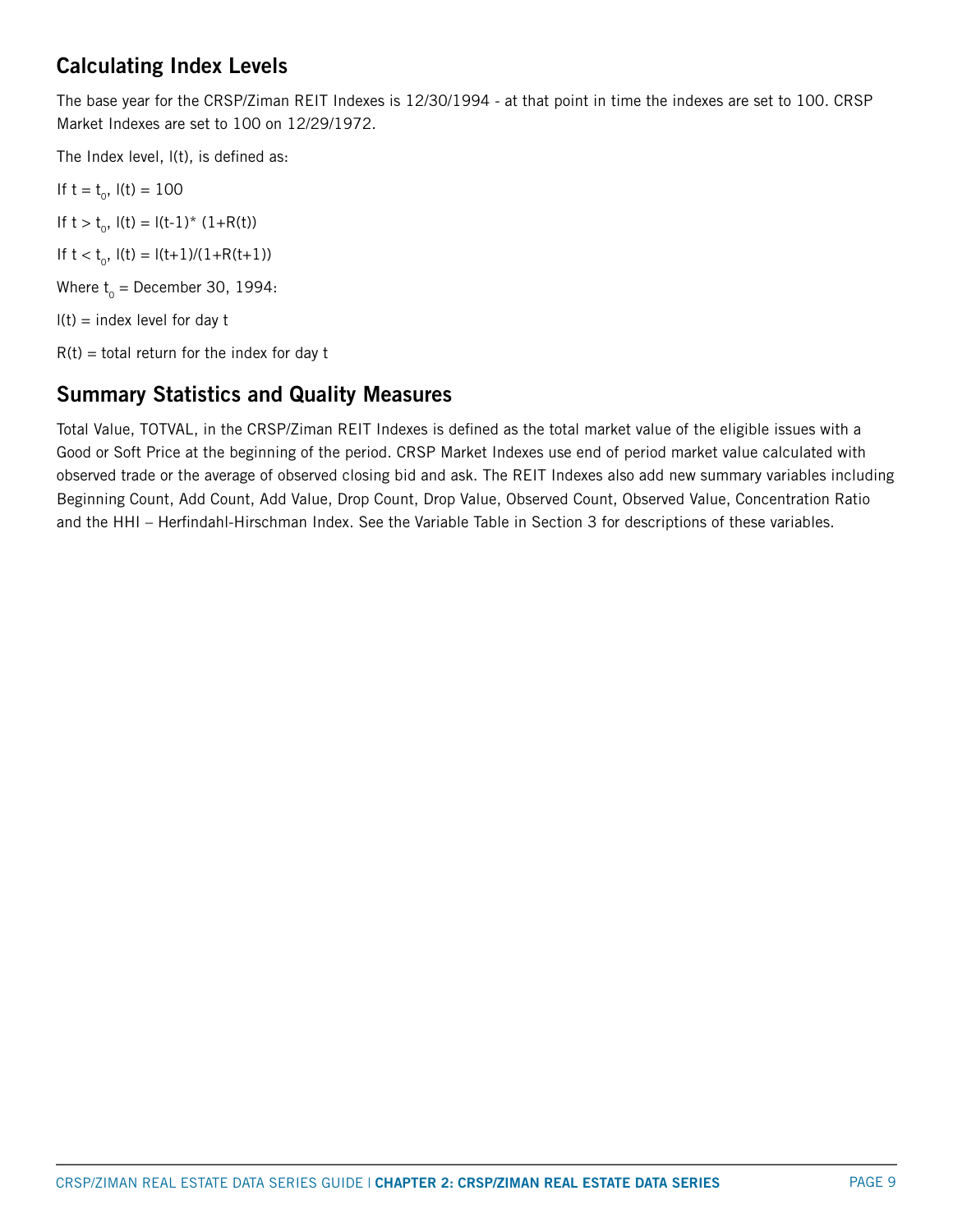# <span id="page-9-0"></span>Chapter 3: Data Definitions

This section describes the data tables and fields available, and installation and technical file specifications.

# **Alphabetic Listing of Variables**

The following tables contain all variables in the database, sorted by the variable code. See the Table Definitions for variables organized by the data set.

- \* Variable Description Map:
	- Column 1 As defined by CRSP and available in CRSP stock databases
	- Column 2 Available in both CRSP and CRSP/Ziman databases with differences in definition
	- Column 3 Unique to CRSP/Ziman

| <b>VARIABLE</b><br><b>CODE</b> | <b>VARIABLE NAME</b>                       | <b>DESCRIPTION</b>                                                                                                                                                                                                          | <b>TABLE LOCATION</b>                                                          | <b>DATA</b><br><b>CATEGORY</b> | $1*$         | $2^*$ | $3*$         |
|--------------------------------|--------------------------------------------|-----------------------------------------------------------------------------------------------------------------------------------------------------------------------------------------------------------------------------|--------------------------------------------------------------------------------|--------------------------------|--------------|-------|--------------|
| ADDCNT                         | ADD COUNT                                  | NUMBER OF ADDED SECURITIES IN THE INDEX. TO BE<br>COUNTED, A SECURITY MUST NOT BE INCLUDED IN THE<br>PREVIOUS PERIOD.                                                                                                       | CRSP/ZIMAN MONTHLY/DAILY<br><b>INDEXES</b>                                     | <b>NUMBER</b>                  |              |       | χ            |
| ADDVAL                         | ADD VALUE                                  | MARKET VALUE OF THE SECURITIES IDENTIFIED IN ADD<br>COUNT (ABOVE)                                                                                                                                                           | CRSP/ZIMAN MONTHLY/DAILY<br><b>INDEXES</b>                                     | VALUE                          |              |       | $\mathsf{X}$ |
| AIND                           | <b>INDEX APPRECIATION</b><br>VALUE         | CAPITAL APPRECIATION RETURN INDEX VALUE                                                                                                                                                                                     | CRSP/ZIMAN MONTHLY/DAILY<br><b>INDEXES</b>                                     | VALUE                          |              | χ     |              |
| <b>ARET</b>                    | <b>INDEX APPRECIATION</b><br><b>RETURN</b> | CAPITAL APPRECIATION RETURN OF THE INDEX                                                                                                                                                                                    | CRSP/ZIMAN MONTHLY/DAILY<br><b>INDEXES</b>                                     | RATIO                          | χ            |       |              |
| <b>BEGCNT</b>                  | <b>BEGINNING COUNT</b>                     | NUMBER OF SECURITIES AVAILABLE IN THE INDEX WITH GOOD<br>OR SOFT PRICES AT THE BEGINNING OF THE CURRENT PERIOD.<br>THESE SECURITIES MAY BE AN UNUSED PRICE AT THE END OF<br>THE PERIOD.                                     | CRSP/ZIMAN MONTHLY/DAILY<br><b>INDEXES</b>                                     | <b>NUMBER</b>                  |              |       | χ            |
| <b>BEGDT</b>                   | <b>BEGINNING DATE</b><br>(HEADER)          | BEGINNING DATE FOR HEADER INFORMATION                                                                                                                                                                                       | <b>HEADER TABLE</b>                                                            | <b>START DATE</b>              | X            |       |              |
| <b>BEGDT</b>                   | <b>BEGINNING DATE</b><br>(REIT INFO)       | <b>REIT INFORMATION BEGINNING DATE</b>                                                                                                                                                                                      | ZIMAN REIT INFO                                                                | <b>START DATE</b>              |              |       | χ            |
| CALDT                          | <b>CALENDAR DATE</b>                       | CALENDAR DATE FOR WHICH DATA APPLIES                                                                                                                                                                                        | <b>CRSP MONTHLY/DAILY</b><br>DATA, CRSP/ZIMAN MONTHLY/<br><b>DAILY INDEXES</b> | <b>DATE</b>                    | χ            |       |              |
| CAP                            | <b>MARKET</b><br>CAPITALIZATION            | MONTH END MARKET CAPITALIZATION CALCULATED USING<br>USED PRICE AND CRSP SHARES OUTSTANDING                                                                                                                                  | CRSP MONTHLY/DAILY DATA                                                        | VALUE                          |              | χ     |              |
| COMNAM                         | <b>COMPANY NAME</b>                        | <b>COMPANY NAME</b>                                                                                                                                                                                                         | HEADER TABLE, CRSP NAMES                                                       | <b>NAME</b>                    | $\mathsf{X}$ |       |              |
| <b>CONRATIO</b>                | CONCENTRATION<br><b>RATIO</b>              | CONCENTRATION RATIO IS THE RATIO OF THE MARKET<br>VALUE OF THE LARGEST FOUR SECURITIES IN THE<br>PORTFOLIO VERSUS THE MARKET VALUE OF THE ENTIRE<br>PORTFOLIO COMPUTED USING THE BEGINNING OF PERIOD<br><b>MARKET CAPS.</b> | CRSP/ZIMAN MONTHLY/DAILY<br><b>INDEXES</b>                                     | <b>RATIO</b>                   |              |       | X            |
| CONVCD                         | <b>RESERVED</b>                            | <b>RESERVED</b>                                                                                                                                                                                                             | <b>CRSP NAMES</b>                                                              | <b>NAME</b>                    | χ            |       |              |
| <b>CUMFP</b>                   | <b>CUMULATIVE PRICE</b><br><b>FACTOR</b>   | CUMULATIVE PRICE FACTOR BETWEEN PERIOD AND MOST<br>RECENT PERIOD. DIVIDE ACTUAL PRICE BY CUMULATIVE<br>PRICE FACTOR TO CALCULATE ADJUSTED PRICE.                                                                            | <b>CRSP MONTHLY/DAILY DATA</b>                                                 | RATIO                          |              | χ     |              |
| <b>DROPCNT</b>                 | DROP COUNT                                 | NUMBER OF DROPPED SECURITIES IN THE INDEX. TO BE<br>COUNTED, A SECURITY MUST HAVE BEEN PRESENT IN THE<br>INDEX IN THE PREVIOUS PERIOD, BUT NOT IN THE CURRENT<br>PERIOD.                                                    | CRSP/ZIMAN MONTHLY/DAILY<br><b>INDEXES</b>                                     | <b>NUMBER</b>                  |              |       | $\mathsf{X}$ |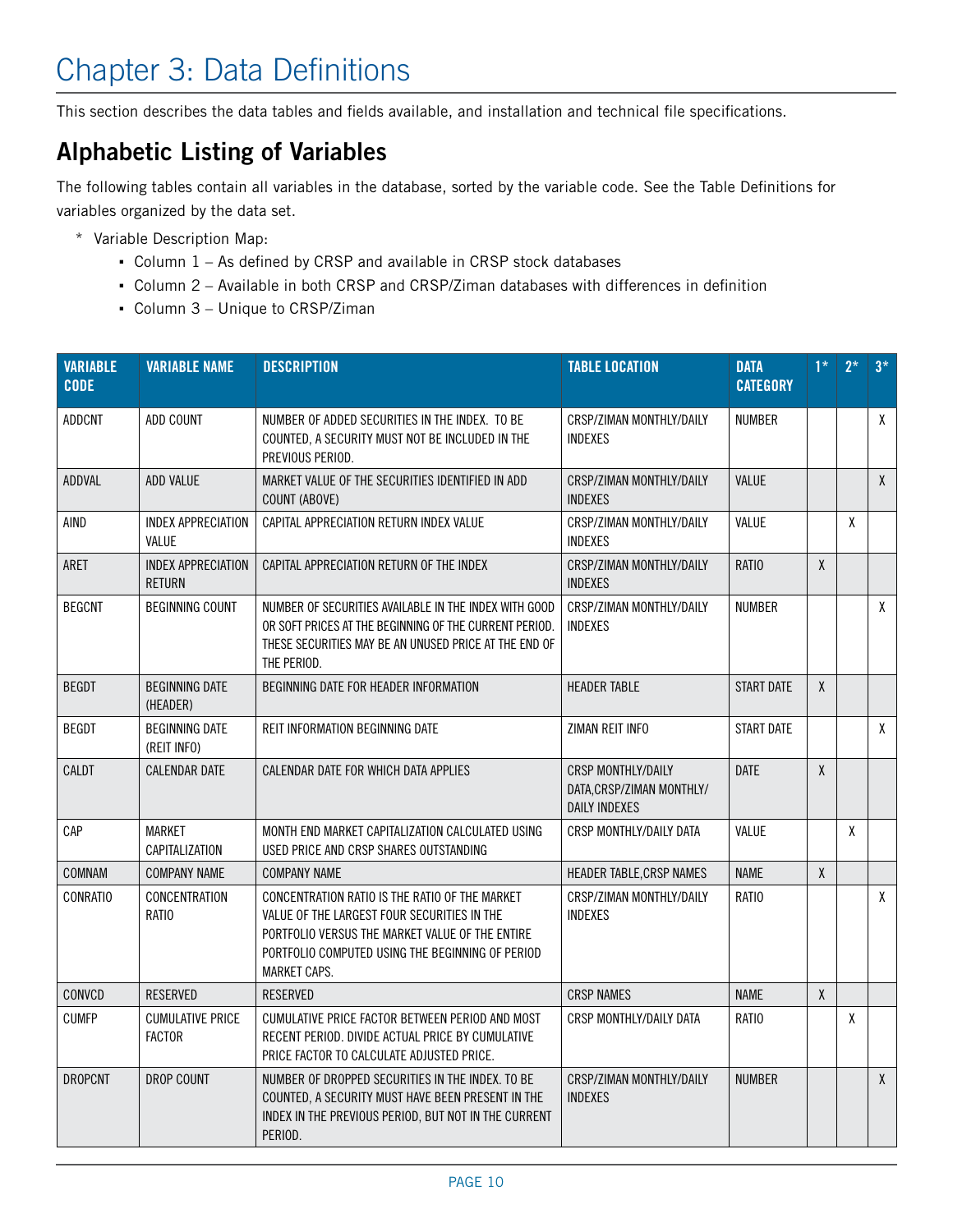| <b>VARIABLE</b><br><b>CODE</b> | <b>VARIABLE NAME</b>                 | <b>DESCRIPTION</b>                                                                                                                                                                                | <b>TABLE LOCATION</b>                                                     | <b>DATA</b><br><b>CATEGORY</b> | $1^*$        | $2*$ | $3^*$          |
|--------------------------------|--------------------------------------|---------------------------------------------------------------------------------------------------------------------------------------------------------------------------------------------------|---------------------------------------------------------------------------|--------------------------------|--------------|------|----------------|
| DROPVAL                        | <b>DROP VALUE</b>                    | MARKET VALUE OF THE SECURITIES DROPPED FROM AN<br><b>INDEX IN EACH PERIOD</b>                                                                                                                     | CRSP/ZIMAN MONTHLY/DAILY<br><b>INDEXES</b>                                | VALUE                          |              |      | $\mathsf{X}^-$ |
| <b>ENDDT</b>                   | END DATE (HEADER)                    | ENDING DATE FOR HEADER INFORMATION                                                                                                                                                                | <b>HEADER TABLE</b>                                                       | <b>END DATE</b>                | $\pmb{\chi}$ |      |                |
| <b>ENDDT</b>                   | END DATE (REIT INFO)                 | <b>REIT INFORMATION ENDING DATE</b>                                                                                                                                                               | ZIMAN REIT INFO                                                           | <b>END DATE</b>                |              |      | X              |
| ENDDT_<br><b>REASON</b>        | <b>ENDDATE REASON</b><br>(REIT)      | <b>REASON FOR ENDDATE</b>                                                                                                                                                                         | ZIMAN REIT INFO                                                           | <b>END DATE</b>                |              |      | X              |
| <b>EXCHCD</b>                  | <b>EXCHANGE CODE</b>                 | EXCHANGE CODE: $1 = NYSE$ , $2 = NYSE$ MKT, $3 = NASDAQ$ ,<br>$31 =$ NYSE WHEN-ISSUED, $32 =$ NYSE MKT WHEN-ISSUED,<br>33 = NASDAQ WHEN-ISSUED, $0 =$ UNKNOWN, $-1 =$<br>SUSPENDED, $-2$ = HALTED | <b>CRSP NAMES</b>                                                         | CODE                           | χ            |      |                |
| <b>FACPR</b>                   | PRICE FACTOR                         | PRICE FACTOR IN PERIOD. FACTOR USED IN RETURNS<br>CRSP MONTHLY/DAILY DATA<br>FORMULA TO APPLY TO CURRENT PRICE TO PUT ON THE<br>SAME BASIS AS PREVIOUS PERIOD.                                    |                                                                           | RATIO                          |              | X    |                |
| <b>FYREND</b>                  | <b>FISCAL YEAR END</b>               | FISCAL YEAR END MONTH                                                                                                                                                                             | ZIMAN REIT INFO                                                           | <b>NUMBER</b>                  |              |      | X              |
| <b>HDLSTCD</b>                 | HEADER DELISTING<br>CODE             | HEADER DELISTING CODE                                                                                                                                                                             | <b>HEADER TABLE</b>                                                       | CODE                           | $\pmb{\chi}$ |      |                |
| HHI                            | <b>HERFINDAHL INDEX</b>              | HERFINDAHL-HIRSCHMAN INDEX IS THE SUM OF THE<br>SQUARES OF THE MARKET SHARE PERCENTAGES OF ALL THE<br>INDIVIDUAL COMPONENTS IN AN INDEX COMPUTED USING<br>BEGINNING OF PERIOD MARKET CAPS.        | CRSP/ZIMAN MONTHLY/DAILY<br><b>INDEXES</b>                                | RATIO                          |              |      | X              |
| <b>IIND</b>                    | <b>INDEX INCOME</b><br>VALUE         | INCOME RETURN INDEX VALUE                                                                                                                                                                         | CRSP/ZIMAN MONTHLY/DAILY<br><b>INDEXES</b>                                | VALUE                          |              | X    |                |
| <b>INDEX LIST</b>              | <b>INDEX LIST</b>                    | LIST OF INDEXES FOR WHICH A REIT IS ELIGIBLE. SEE<br><b>INDEX TYPE MAP</b>                                                                                                                        | ZIMAN REIT INFO                                                           | <b>DESCRIPTION</b>             |              |      | X              |
| <b>INDNO</b>                   | <b>INDNO®</b>                        | KEY<br>CRSP INDEX IDENTIFIER CODE<br>INDEX TYPE MAP, CRSP/ZIMAN<br>MONTHLY/DAILY INDEXES                                                                                                          |                                                                           |                                |              | X    |                |
| <b>IRET</b>                    | <b>INDEX INCOME</b><br><b>RETURN</b> | INCOME RETURN FOR THE INDEX (DIVIDEND YIELD)                                                                                                                                                      | CRSP/ZIMAN MONTHLY/DAILY<br><b>INDEXES</b>                                | RATIO                          | χ            |      |                |
| <b>ISSUERCD</b>                | <b>RESERVED</b>                      | <b>RESERVED</b>                                                                                                                                                                                   | <b>CRSP NAMES</b>                                                         | <b>NAME</b>                    | $\pmb{\chi}$ |      |                |
| NAMEBEGDT                      | <b>NAME INFO BEGIN</b><br>DATE       | BEGINNING DATE FOR NAME INFORMATION                                                                                                                                                               | <b>CRSP NAMES</b>                                                         | <b>START DATE</b>              | χ            |      |                |
| NAMEDESC                       | <b>RESERVED</b>                      | <b>RESERVED</b>                                                                                                                                                                                   | <b>CRSP NAMES</b>                                                         | <b>DESCRIPTION</b>             | $\chi$       |      |                |
| NAMEENDDT                      | NAME INFO END DATE                   | ENDING DATE FOR NAME INFORMATION                                                                                                                                                                  | <b>CRSP NAMES</b>                                                         | <b>END DATE</b>                | X            |      |                |
| <b>NDIV</b>                    | NON-ORDINARY<br><b>DIVIDENDS</b>     | TOTAL VALUE OF NON-ORDINARY DIVIDENDS IN PERIOD                                                                                                                                                   | CRSP MONTHLY/DAILY DATA                                                   | <b>AMOUNT</b>                  |              | X    |                |
| <b>OBSCNT</b>                  | <b>OBSERVED COUNT</b>                | NUMBER OF SECURITIES USED IN THE INDEX WITH A GOOD<br>PRICE AT THE BEGINNING OF THE CURRENT PERIOD AND AN<br>OBSERVED PRICE AT THE END OF THE CURRENT PERIOD.                                     | CRSP/ZIMAN MONTHLY/DAILY<br><b>INDEXES</b>                                | <b>NUMBER</b>                  |              |      | X.             |
| <b>OBSVAL</b>                  | <b>OBSERVED VALUE</b>                | MARKET VALUE OF THE SECURITIES THAT ARE INCLUDED IN<br>THE OBSERVED COUNT (OBSCNT)                                                                                                                | CRSP/ZIMAN MONTHLY/DAILY<br><b>INDEXES</b>                                | VALUE                          |              |      | $\mathsf{X}$   |
| <b>ODIV</b>                    | ORDINARY<br><b>DIVIDENDS</b>         | TOTAL VALUE OF ORDINARY DIVIDENDS IN PERIOD                                                                                                                                                       | <b>CRSP MONTHLY/DAILY DATA</b>                                            | <b>AMOUNT</b>                  |              | Χ    |                |
| <b>PERMCO</b>                  | PERMC0 <sup>®</sup>                  | CRSP PERMANENT COMPANY IDENTIFIER                                                                                                                                                                 | <b>HEADER TABLE</b>                                                       | ID                             | $\pmb{\chi}$ |      |                |
| <b>PERMNO</b>                  | PERMN0 <sup>®</sup>                  | CRSP PERMANENT SECURITY IDENTIFIER                                                                                                                                                                | HEADER TABLE, CRSP MONTHLY/<br>DAILY DATA, CRSP NAMES,<br>ZIMAN REIT INFO | KEY                            | χ            |      |                |
| PRC                            | <b>PRICE</b>                         | CLOSING PRICE OR NEGATIVE BID/ASK AVERAGE ON<br><b>CALENDAR DATE</b>                                                                                                                              | CRSP MONTHLY/DAILY DATA                                                   | VALUE                          | $\pmb{\chi}$ |      |                |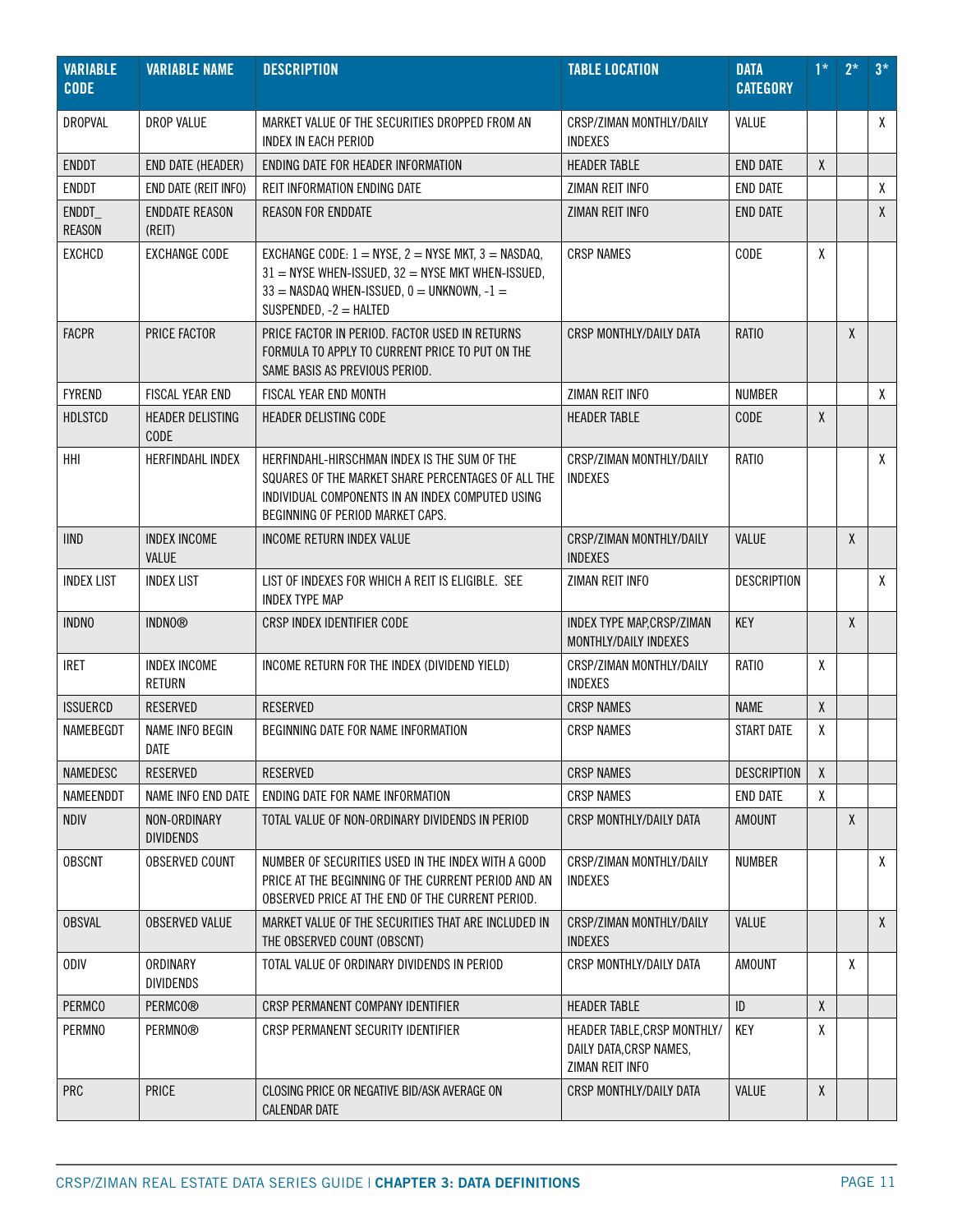| <b>VARIABLE</b><br><b>CODE</b> | <b>VARIABLE NAME</b>                       | <b>DESCRIPTION</b>                                                                                                                                                                                                                                                                                      | <b>TABLE LOCATION</b>                      | <b>DATA</b><br><b>CATEGORY</b> | $1^*$        | $2^*$ | $3^*$        |
|--------------------------------|--------------------------------------------|---------------------------------------------------------------------------------------------------------------------------------------------------------------------------------------------------------------------------------------------------------------------------------------------------------|--------------------------------------------|--------------------------------|--------------|-------|--------------|
| PRIMEXCH                       | PRIMARY EXCHANGE                           | PRIMARY EXCHANGE TRADED: $N = NYSE$ , $A = NYSE$ MKT, Q<br>$=$ NASDAQ                                                                                                                                                                                                                                   | <b>CRSP NAMES</b>                          | <b>MNEMONIC</b>                | χ            |       |              |
| <b>PSUB</b>                    | PROPERTY SUBTYPE                           | PROPERTY SUBTYPE - SEE SUB PROPERTY TYPE FILE.                                                                                                                                                                                                                                                          | ZIMAN REIT INFO                            | CODE                           |              |       | $\mathsf{X}$ |
| <b>PTYPE</b>                   | PROPERTY TYPE                              | TYPE OF PROPERTY - SEE PROPERTY TYPE FILE                                                                                                                                                                                                                                                               | ZIMAN REIT INFO                            | CODE                           |              |       | $\pmb{\chi}$ |
| <b>RTYPE</b>                   | <b>REIT TYPE</b>                           | TYPE OF REIT: UNKNOWN = 0, UNCLASSIFIED = 1, EQUITY<br>$= 2$ , MORTGAGE $= 3$ , HYBRID $= 4$                                                                                                                                                                                                            | ZIMAN REIT INFO                            | CODE                           |              |       | X            |
| <b>SECSTAT</b>                 | <b>SECURITY STATUS</b>                     | SECURITY STATUS: $R = REGULAR$ WAY, $W = WHER-ISSUED$ ,<br>$Q = REORGANIZATION$ , RECAPITALIZATION, OR BANKRUPTCY                                                                                                                                                                                       | <b>CRSP NAMES</b>                          | MNEMONIC                       | χ            |       |              |
| <b>SHRCD</b>                   | <b>SHARE CODE</b>                          | SHARE CODE: FIRST DIGIT: $1 = 0R$ DINARY COMMON<br>SHARES, $3 =$ ADR, $4 =$ SHARES OF BENEFICIAL INTEREST,<br>7 = UNIT OR LIMITED PARTNERSHIP. SECOND DIGIT: 0<br>$=$ NO SPECIAL STATUS FOUND, $1 =$ NO SPECIAL STATUS<br>NECESSARY, $2 =$ FOREIGN INCORPORATED, $4 =$ CLOSED<br>$END$ FUND, $8 = REIT$ | <b>CRSP NAMES</b>                          | CODE                           | $\pmb{\chi}$ |       |              |
| <b>SHRCLS</b>                  | SHARE CLASS                                | SHARE CLASS                                                                                                                                                                                                                                                                                             | <b>CRSP NAMES</b>                          | <b>MNEMONIC</b>                | χ            |       |              |
| <b>SICCD</b>                   | SIC CODE                                   | STANDARD INDUSTRIAL CLASSIFICATION CODE                                                                                                                                                                                                                                                                 | <b>CRSP NAMES</b>                          | CODE                           | χ            |       |              |
| <b>TICKER</b>                  | <b>TICKER</b>                              | <b>TICKER SYMBOL</b>                                                                                                                                                                                                                                                                                    | <b>CRSP NAMES</b>                          | ID                             | χ            |       |              |
| <b>TIND</b>                    | <b>INDEX TOTAL RETURN</b><br>VALUE         | TOTAL RETURN INDEX VALUE                                                                                                                                                                                                                                                                                | CRSP/ZIMAN MONTHLY/DAILY<br><b>INDEXES</b> | VALUE                          |              | X     |              |
| <b>TOTCNT</b>                  | <b>TOTAL COUNT</b>                         | NUMBER OF SECURITIES ELIGIBLE FOR INCLUSION IN THE<br>INDEX. TO BE ELIGIBLE, THE SECURITY MUST BE A VALID<br>SECURITY AT THE BEGINNING OF THE CURRENT PERIOD,<br>BUT NEED NOT HAVE A GOOD PRICE.                                                                                                        | CRSP/ZIMAN MONTHLY/DAILY<br><b>INDEXES</b> | <b>NUMBER</b>                  |              | X     |              |
| <b>TOTVAL</b>                  | <b>TOTAL VALUE</b>                         | MARKET VALUE AT THE TIME OF PURCHASE OF ALL<br>SECURITIES AVAILABLE IN THE INDEX. TO CONTRIBUTE<br>TO THE TOTAL VALUE, THE SECURITY MUST BE A VALID<br>SECURITY AND HAVE A GOOD OR SOFT PRICE AT THE<br>BEGINNING OF THE CURRENT PERIOD.                                                                | CRSP/ZIMAN MONTHLY/DAILY<br><b>INDEXES</b> | VALUE                          |              | X     |              |
| <b>TRDSTAT</b>                 | <b>TRADING STATUS</b>                      | TRADING STATUS: $A = ACTIVE$ , $H = HALTED$ , $S =$<br>SUSPENDED, $X = UNKNOWN$                                                                                                                                                                                                                         | <b>CRSP NAMES</b>                          | <b>MNEMONIC</b>                | χ            |       |              |
| <b>TRET</b>                    | INDEX TOTAL RETURN                         | TOTAL RETURN FOR THE INDEX                                                                                                                                                                                                                                                                              | CRSP/ZIMAN MONTHLY/DAILY<br><b>INDEXES</b> | RATIO                          | χ            |       |              |
| <b>TSYMBOL</b>                 | <b>TICKER SYMBOL-</b><br>PRIMARY EXCHANGE  | TRADING TICKER SYMBOL ON PRIMARY EXCHANGE                                                                                                                                                                                                                                                               | <b>CRSP NAMES</b>                          | ID                             | χ            |       |              |
| <b>USDCNT</b>                  | <b>USED COUNT</b>                          | COUNT OF THE SECURITIES USED IN THE INDEX. TO BE IN<br>AN INDEX, THE SECURITY MUST BE A VALID SECURITY AND<br>HAVE A GOOD PRICE AT THE BEGINNING OF THE CURRENT<br>PERIOD AND AN OBSERVED OR SOFT PRICE AT THE END OF<br>THE CURRENT PERIOD.                                                            | CRSP/ZIMAN MONTHLY/DAILY<br><b>INDEXES</b> | <b>NUMBER</b>                  |              | X     |              |
| <b>USDPRC</b>                  | <b>USED PRICE</b>                          | USED PRICE - COMBINATION OF VARIOUS GOOD AND<br>SOFT PRICES USED IN AN INDEX ACCORDING TO INDEX<br>METHODOLOGY RULES                                                                                                                                                                                    | CRSP MONTHLY/DAILY DATA                    | <b>VALUE</b>                   |              | X     |              |
| <b>USDPRCDT</b>                | <b>USED PRICE DATE</b>                     | DATE ASSOCIATED WITH THE USED PRICE                                                                                                                                                                                                                                                                     | CRSP MONTHLY/DAILY DATA                    | DATE                           |              | X     |              |
| <b>USDPRCTYPE</b>              | <b>USED PRICE TYPE</b>                     | FLAG USED TO DESCRIBE THE USED PRICE - SEE PRICE<br>TYPE TABLE FOR CODES.                                                                                                                                                                                                                               | CRSP MONTHLY/DAILY DATA                    | CODE                           |              |       | X            |
| <b>USDRET</b>                  | <b>USED PRICE TOTAL</b><br><b>RETURN</b>   | MONTHLY TOTAL RETURN BASED ON USED PRICES AND<br>USED DATES AND THE CRSP DISTRIBUTION HISTORY                                                                                                                                                                                                           | CRSP MONTHLY/DAILY DATA                    | RATIO                          |              | X     |              |
| <b>USDRETX</b>                 | <b>USED PRICE RETURN</b><br>(NO DIVIDENDS) | MONTHLY RETURN WITHOUT DIVIDENDS BASED ON USED<br>PRICES AND USED DATES AND THE CRSP DISTRIBUTION<br><b>HISTORY</b>                                                                                                                                                                                     | CRSP MONTHLY/DAILY DATA                    | <b>RATIO</b>                   |              | χ     |              |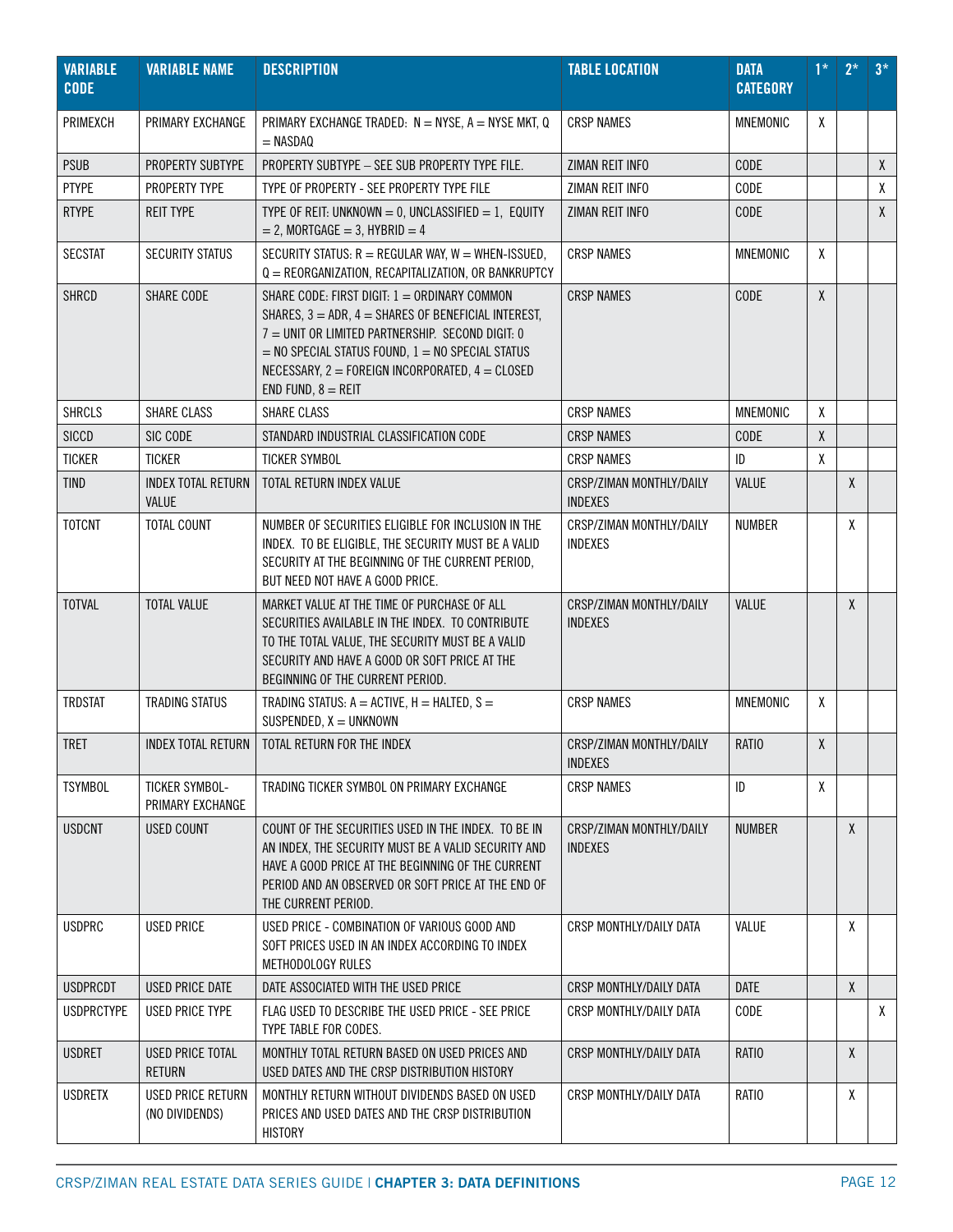<span id="page-12-0"></span>

| <b>VARIABLE</b><br><b>CODE</b> | <b>VARIABLE NAME</b>         | <b>DESCRIPTION</b>                                                                                  | <b>TABLE LOCATION</b>               | <b>DATA</b><br><b>CATEGORY</b> | $1*$ | $2*$ | $3*$ |
|--------------------------------|------------------------------|-----------------------------------------------------------------------------------------------------|-------------------------------------|--------------------------------|------|------|------|
| <b>USDSHR</b>                  | <b>SHARES</b><br>OUTSTANDING | NUMBER OF SHARES OUTSTANDING                                                                        | CRSP MONTHLY/DAILY DATA             | <b>NUMBER</b>                  | Y    |      |      |
| <b>USDVAL</b>                  | USED MARKET VALUE            | MARKET VALUE AT THE BEGINNING OF THE CURRENT<br>PERIOD OF SECURITIES USED IN THE INDEX THAT PERIOD. | CRSP/ZIMAN MONTHLY/DAILY<br>INDEXES | VALUE                          |      |      |      |
| <b>VALID</b>                   | <b>VALID</b>                 | FLAG INDICATING A SECURITY ELIGIBILITY FOR INDEX<br><b>MEMBERSHIP</b>                               | CRSP MONTHLY/DAILY DATA             | CODE                           |      |      | Λ    |

## **Data Category**

Each data item in each table is associated with a Data Category. The Data Category identifies the type of item and the associated formats for use with SAS, ASCII, R, and SQL.

| <b>DATA</b><br><b>CATEGORY</b> | <b>DESCRIPTION</b>                                                  | <b>SAS TYPE</b>  | <b>SAS FORMAT</b> | <b>ASCII</b>           | <b>SQL TYPE</b>       | <b>R TYPE</b>   |
|--------------------------------|---------------------------------------------------------------------|------------------|-------------------|------------------------|-----------------------|-----------------|
| <b>FLAG</b>                    | ONE-CHARACTER FIELD - OFTEN JUST 'Y' AND 'N'                        | CHARACTER        | \$1.              |                        | CHAR(1)               | <b>TEXT</b>     |
| <b>DESCRIPTION</b>             | WIDE CHARACTER FIELD CONTAINING TEXT<br><b>INFORMATION</b>          | <b>CHARACTER</b> | \$W.              |                        | VARCHAR(W)            | <b>TEXT</b>     |
| ID                             | FIELD CONTAINING AN ALPHANUMERIC IDENTIFIER                         | CHARACTER        | \$W.              |                        | VARCHAR(W)            | <b>TEXT</b>     |
| <b>MNEMONIC</b>                | ALPHANUMERIC FIELD CONTAINING A CODE VALUE                          | CHARACTER        | \$W.              |                        | VARCHAR(W)            | <b>TEXT</b>     |
| <b>NAME</b>                    | ALPHANUMERIC FIELD FOR NAMES                                        | <b>CHARACTER</b> | \$W.              |                        | VARCHAR(W)            | <b>TEXT</b>     |
| DATE                           | DATE FIELD                                                          | <b>NUMERIC</b>   | YYYYMMDD10.       | YYYY-MM-DD             | DATE                  | DATE            |
| <b>START DATE</b>              | START OF A DATE RANGE - PAIRED WITH AN END DATE                     | <b>NUMERIC</b>   | YYYYMMDD10.       | YYYY-MM-DD             | <b>DATE</b>           | <b>DATE</b>     |
| <b>END DATE</b>                | END OF A DATE RANGE - PAIRED WITH A START DATE                      | <b>NUMERIC</b>   | YYYYMMDD10.       | YYYY-MM-DD             | <b>DATE</b>           | <b>DATE</b>     |
| <b>TIMESTAMP</b>               | DATE AND TIME, INCLUDING SECONDS                                    | <b>NUMERIC</b>   | DATETIME          | YYYY-MM-DD<br>HH:MM:SS | <b>DATETIME</b>       | <b>DATETIME</b> |
| <b>AMOUNT</b>                  | <b>FIXED POINT NUMBER</b>                                           | <b>NUMERIC</b>   | W.N               | WW.NNNNN               | DECIMAL (P,N)         | <b>FLOAT</b>    |
| <b>RATIO</b>                   | CALCULATED FLOATING POINT NUMBER                                    | <b>NUMERIC</b>   | PERCENTW.N        | 1.234567890123E+12     | <b>FLOAT</b>          | <b>FLOAT</b>    |
| VALUE                          | FIELD WITH A WIDE RANGE OF VALUES                                   | <b>NUMERIC</b>   | E20.              | 1.234567890123E+12     | FLOAT (OR<br>DECIMAL) | <b>FLOAT</b>    |
| CODE                           | INTEGER FIELD THAT REPRESENTS ONE OR MORE<br><b>CHARACTERISTICS</b> | <b>NUMERIC</b>   | W.                | <b>NNNN</b>            | INT                   | <b>INT</b>      |
| KEY                            | INTEGER FIELD THAT IS USED AS A KEY                                 | <b>NUMERIC</b>   | W.                | <b>NNNNNNN</b>         | <b>INT</b>            | <b>INT</b>      |
| <b>NUMBER</b>                  | INTEGER VALUE < 2,000,000,000                                       | <b>NUMERIC</b>   | W.                | <b>NNNNNNNNNN</b>      | INT                   | <b>INT</b>      |
| QUANTITY                       | INTEGER FIELD WITH SOME VALUES IN EXCESS OF<br>2.000.000.000        | <b>NUMERIC</b>   | COMMAW.           | <b>NNNNNNNNNNNNN</b>   | <b>BIGINT</b>         | <b>FLOAT</b>    |

Missing values are displayed as follows:

- ASCII and Excel missing values, regardless of type, are an empty string
- SAS missing values are an empty string for character fields and SAS missing (displayed as a.) for numberic fields
- R missing values are an empty string for character fields, and 'R' missing (displayed as N/A) for float, int, date and datatime.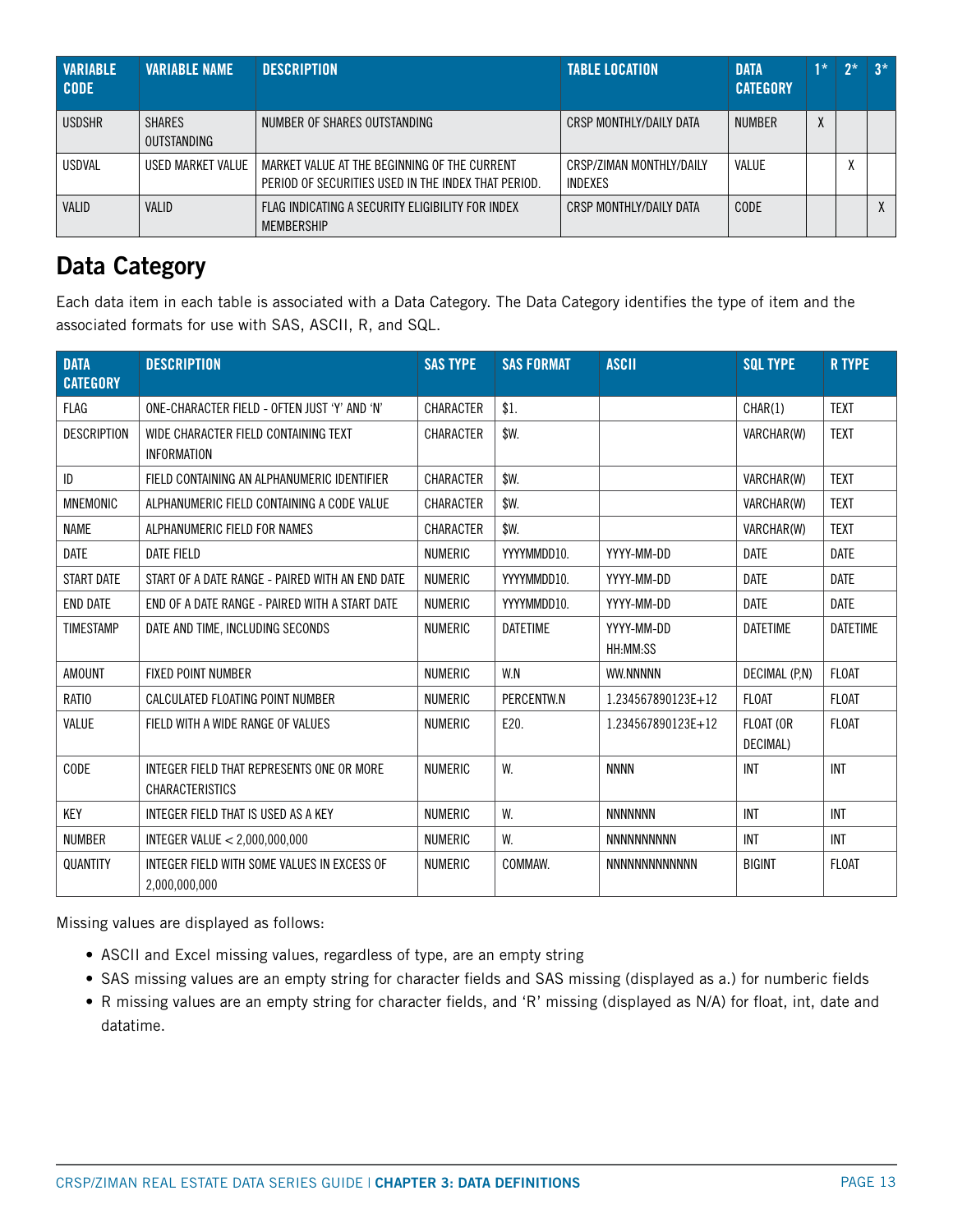# <span id="page-13-0"></span>**Table Definitions**

All tables are available in SAS, ASCII, and R formats. ASCII files contain variable-width records, ending with line-feeds, with fields pipe-delimited. There are no header records.

Additionally, one Microsoft Access database is provided named **reit\_db.mdb** containing all data tables. Databases are in Access 2000 file format. The design view menu within Access can be used to view available fields, data types, and descriptions.

| <b>FILE NAME</b>         | <b>DESCRIPTION</b>                                     | <b>FILE EXTENSIONS</b> |
|--------------------------|--------------------------------------------------------|------------------------|
| CRSP DAILY DATA          | DAILY REIT SECURITY DATA                               |                        |
| CRSP HEADER              | SECURITY REIT HEADER DATA                              |                        |
| CRSP MONTHLY DATA        | MONTHLY REIT SECURITY DATA                             |                        |
| CRSP NAMES               | SECURITY NAME HISTORY OF REITS                         |                        |
| CRSP ZIMAN DAILY INDEX*  | DAILY INDEX RESULTS                                    | SAS: *.SAS7BDAT        |
| CRSP ZIMAN MONTHLY INDEX | <b>MONTHLY INDEX RESULTS</b>                           | ASCII: *.DAT           |
| INDEX TYPE MAP           | DEFINITIONS OF AVAILABLE INDEXES AND THEIR COMPOSITION | $R:$ *.RDS             |
| PRICE TYPE               | DEFINITIONS OF AVAILABLE PRICE TYPES                   |                        |
| PROPERTY_TYPE            | DEFINITIONS OF AVAILABLE REIT PROPERTY TYPES           |                        |
| REIT_TYPE                | DEFINITIONS OF AVAILABLE REIT CATEGORIES               |                        |
| SUB PROPERTY TYPE        | DEFINITIONS OF AVAILABLE REIT PROPERTY SUBTYPES        |                        |
| ZIMAN REIT INFO          | <b>REIT INFORMATION</b>                                |                        |

In these tables variables are listed in the order they appear in datasets.

- \* Variable Description Map:
	- Column 1 As defined by CRSP and available in CRSP stock databases
	- Column 2 Available in both CRSP and CRSP/Ziman databases with differences in definition
	- Column 3 Unique to CRSP/Ziman

#### **CRSP HEADER TABLE**

| <b>SORT</b> | <b>VARIABLE CODE</b> | <b>VARIABLE NAME</b>         | <b>OTHER TABLE LOCATIONS</b>                         | <b>DATA CATEGORY</b> | $1*$ | $2*$ | $3*$ |
|-------------|----------------------|------------------------------|------------------------------------------------------|----------------------|------|------|------|
|             | PERMNO               | <b>PERMNO</b>                | CRSP MONTHLY/DAILY DATA, CRSP NAMES, ZIMAN REIT INFO | KEY                  |      |      |      |
|             | <b>PERMCO</b>        | <b>PERMCO</b>                |                                                      | ID                   |      |      |      |
|             | <b>BEGDT</b>         | BEGINNING DATE (HEADER)      |                                                      | START DATE           |      |      |      |
|             | <b>ENDDT</b>         | END DATE (HEADER)            |                                                      | <b>END DATE</b>      |      |      |      |
|             | COMNAM               | <b>COMPANY NAME</b>          | <b>CRSP NAMES</b>                                    | <b>NAME</b>          |      |      |      |
|             | <b>HDLSTCD</b>       | <b>HEADER DELISTING CODE</b> |                                                      | CODE                 |      |      |      |

#### **CRSP NAMES TABLE**

| SORT | <b>VARIABLE CODE</b> | <b>VARIABLE NAME</b> | <b>OTHER TABLE LOCATIONS</b>                          | <b>DATA CATEGORY</b> | $1*$                     | $2*$ | $3*$ |
|------|----------------------|----------------------|-------------------------------------------------------|----------------------|--------------------------|------|------|
|      | <b>PERMNO</b>        | <b>PERMNO</b>        | CRSP HEADER, CRSP MONTHLY/DAILY DATA, ZIMAN REIT INFO | KEY                  | ∧                        |      |      |
|      | NAMEBEGDT            | NAME INFO BEGIN DATE |                                                       | START DATE           | Λ                        |      |      |
|      | NAMEENDDT            | NAME INFO END DATE   |                                                       | END DATE             | Λ                        |      |      |
|      | TICKER               | TICKER               |                                                       | ID                   | Λ                        |      |      |
|      | <b>SHRCLS</b>        | SHARE CLASS          |                                                       | MNEMONIC             | $\Lambda$                |      |      |
|      | COMNAM               | <b>COMPANY NAME</b>  | <b>CRSP HEADER</b>                                    | <b>NAME</b>          | χ                        |      |      |
|      | <b>EXCHCD</b>        | <b>EXCHANGE CODE</b> |                                                       | CODE                 | $\mathbf v$<br>$\Lambda$ |      |      |
|      | SHRCD                | SHARE CODE           |                                                       | <b>CODE</b>          | $\mathbf v$<br>Λ         |      |      |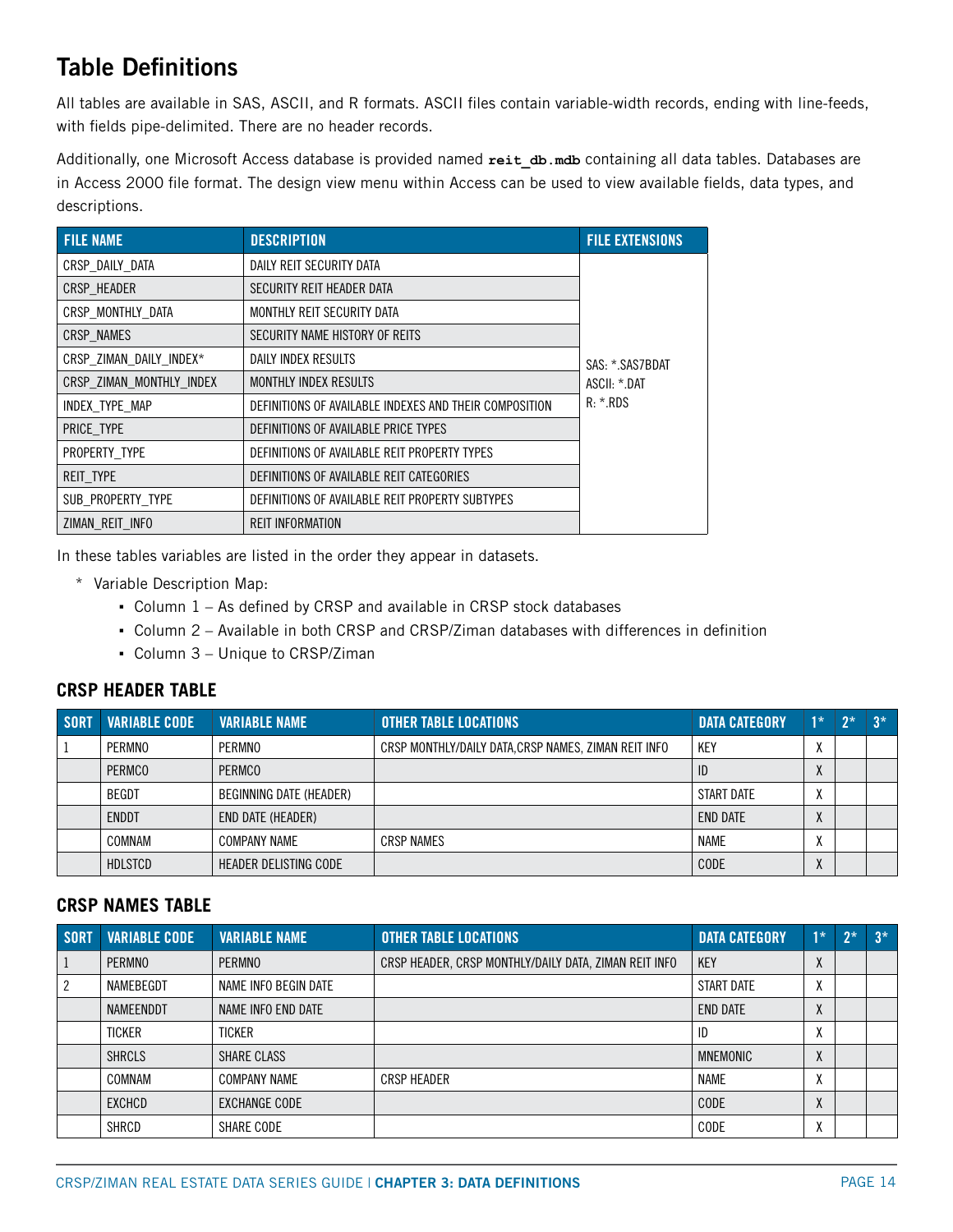| <b>SICCD</b>    | SIC CODE                                  | CODE               | $\mathbf{v}$ |  |
|-----------------|-------------------------------------------|--------------------|--------------|--|
| PRIMEXCH        | PRIMARY EXCHANGE                          | <b>MNEMONIC</b>    | Λ            |  |
| <b>TSYMBOL</b>  | TICKER SYMBOL- PRIMARY<br><b>EXCHANGE</b> | ID                 | Λ            |  |
| <b>SECSTAT</b>  | SECURITY STATUS                           | <b>MNEMONIC</b>    | $\mathbf{v}$ |  |
| <b>TRDSTAT</b>  | <b>TRADING STATUS</b>                     | <b>MNEMONIC</b>    | Λ            |  |
| NAMEDESC        | RESERVED                                  | <b>DESCRIPTION</b> | Λ            |  |
| <b>ISSUERCD</b> | RESERVED                                  | <b>MNEMONIC</b>    | Λ            |  |
| CONVCD          | RESERVED                                  | <b>MNEMONIC</b>    | Λ            |  |

### **CRSP MONTHLY/DAILY DATA**

| <b>SORT</b>    | <b>VARIABLE CODE</b> | <b>VARIABLE NAME</b>                | <b>OTHER TABLE LOCATIONS</b>                                             | <b>DATA CATEGORY</b> | $1^*$ | $2^*$ | $3^*$ |
|----------------|----------------------|-------------------------------------|--------------------------------------------------------------------------|----------------------|-------|-------|-------|
| 1              | PERMNO               | <b>PERMNO</b>                       | CRSP HEADER, CRSP/ZIMAN MONTHLY/DAILY INDEXES, ZIMAN<br><b>REIT INFO</b> | KEY                  | χ     |       |       |
| $\overline{2}$ | <b>CALDT</b>         | <b>CALENDAR DATE</b>                | CRSP/ZIMAN MONTHLY/DAILY INDEXES                                         | <b>DATE</b>          | X     |       |       |
|                | <b>PRC</b>           | <b>PRICE</b>                        |                                                                          | VALUE                | X     |       |       |
|                | <b>USDPRC</b>        | <b>USED PRICE</b>                   |                                                                          | <b>VALUE</b>         |       | X     |       |
|                | <b>USDPRCDT</b>      | USED PRICE DATE                     |                                                                          | <b>DATE</b>          |       | χ     |       |
|                | <b>USDPRCTYPE</b>    | USED PRICE TYPE                     |                                                                          | CODE                 |       |       | χ     |
|                | VALID                | VALID                               |                                                                          | CODE                 |       |       | X     |
|                | <b>USDSHR</b>        | SHARES OUTSTANDING                  |                                                                          | <b>NUMBER</b>        |       | X     |       |
|                | CAP                  | <b>MARKET CAPITALIZATION</b>        |                                                                          | <b>VALUE</b>         |       | χ     |       |
|                | <b>USDRET</b>        | USED PRICE TOTAL RETURN             |                                                                          | <b>RATIO</b>         |       | X     |       |
|                | <b>USDRETX</b>       | USED PRICE RETURN (NO<br>DIVIDENDS) |                                                                          | RATIO                |       | X     |       |
|                | <b>ODIV</b>          | ORDINARY DIVIDENDS                  |                                                                          | <b>AMOUNT</b>        |       | X     |       |
|                | NDIV                 | NON-ORDINARY DIVIDENDS              |                                                                          | <b>AMOUNT</b>        |       | χ     |       |
|                | <b>FACPR</b>         | <b>PRICE FACTOR</b>                 |                                                                          | <b>RATIO</b>         |       | X     |       |
|                | <b>CUMFP</b>         | CUMULATIVE PRICE FACTOR             |                                                                          | RATIO                |       | X     |       |

### **ZIMAN REIT INFO**

| <b>SORT</b> | <b>VARIABLE CODE</b> | <b>VARIABLE NAME</b>         | <b>OTHER TABLE LOCATIONS</b>                      | <b>DATA CATEGORY</b> | $1*$ | $2*$ | $3*$              |
|-------------|----------------------|------------------------------|---------------------------------------------------|----------------------|------|------|-------------------|
|             | PERMNO               | PERMNO                       | HEADER TABLE, CRSP MONTHLY/DAILY DATA, CRSP NAMES | KEY                  | χ    |      |                   |
|             | <b>BEGDT</b>         | BEGINNING DATE (REIT INFO)   |                                                   | <b>START DATE</b>    |      |      | χ                 |
|             | <b>ENDDT</b>         | END DATE (REIT INFO)         |                                                   | <b>END DATE</b>      |      |      | χ                 |
|             | <b>ENDDT REASON</b>  | <b>ENDDATE REASON (REIT)</b> |                                                   | <b>DESCRIPTION</b>   |      |      | χ                 |
|             | <b>RTYPE</b>         | <b>REIT TYPE</b>             |                                                   | CODE                 |      |      | $\mathsf{v}$<br>Λ |
|             | <b>PTYPE</b>         | PROPERTY TYPE                |                                                   | CODE                 |      |      | X                 |
|             | <b>PSUB</b>          | PROPERTY SUBTYPE             |                                                   | CODE                 |      |      | $\mathbf v$<br>Λ. |
|             | <b>INDEX LIST</b>    | <b>INDEX LIST</b>            |                                                   | <b>DESCRIPTION</b>   |      |      | $\mathbf{v}$<br>λ |
|             | <b>FYREND</b>        | <b>FISCAL YEAR END</b>       |                                                   | <b>NUMBER</b>        |      |      | $\mathbf v$<br>Λ. |

#### **CRSP/ZIMAN MONTHLY/DAILY INDEXES**

| <b>SORT</b> | <b>VARIABLE CODE</b> | <b>VARIABLE NAME</b>      | <b>OTHER TABLE LOCATIONS</b> | <b>DATA CATEGORY</b> | $1*$                    | $2*$ | $2*$ |
|-------------|----------------------|---------------------------|------------------------------|----------------------|-------------------------|------|------|
|             | <b>INDNO</b>         | <b>INDNO</b>              |                              | <b>KE</b>            |                         |      |      |
|             | CALDT                | <b>CALENDAR DATE</b>      | CRSP MONTHLY/DAILY DATA      | <b>DATE</b>          | $\cdots$                |      |      |
|             | <b>TRET</b>          | <b>INDEX TOTAL RETURN</b> |                              | RATIO                | $\lambda$<br>$\sqrt{ }$ |      |      |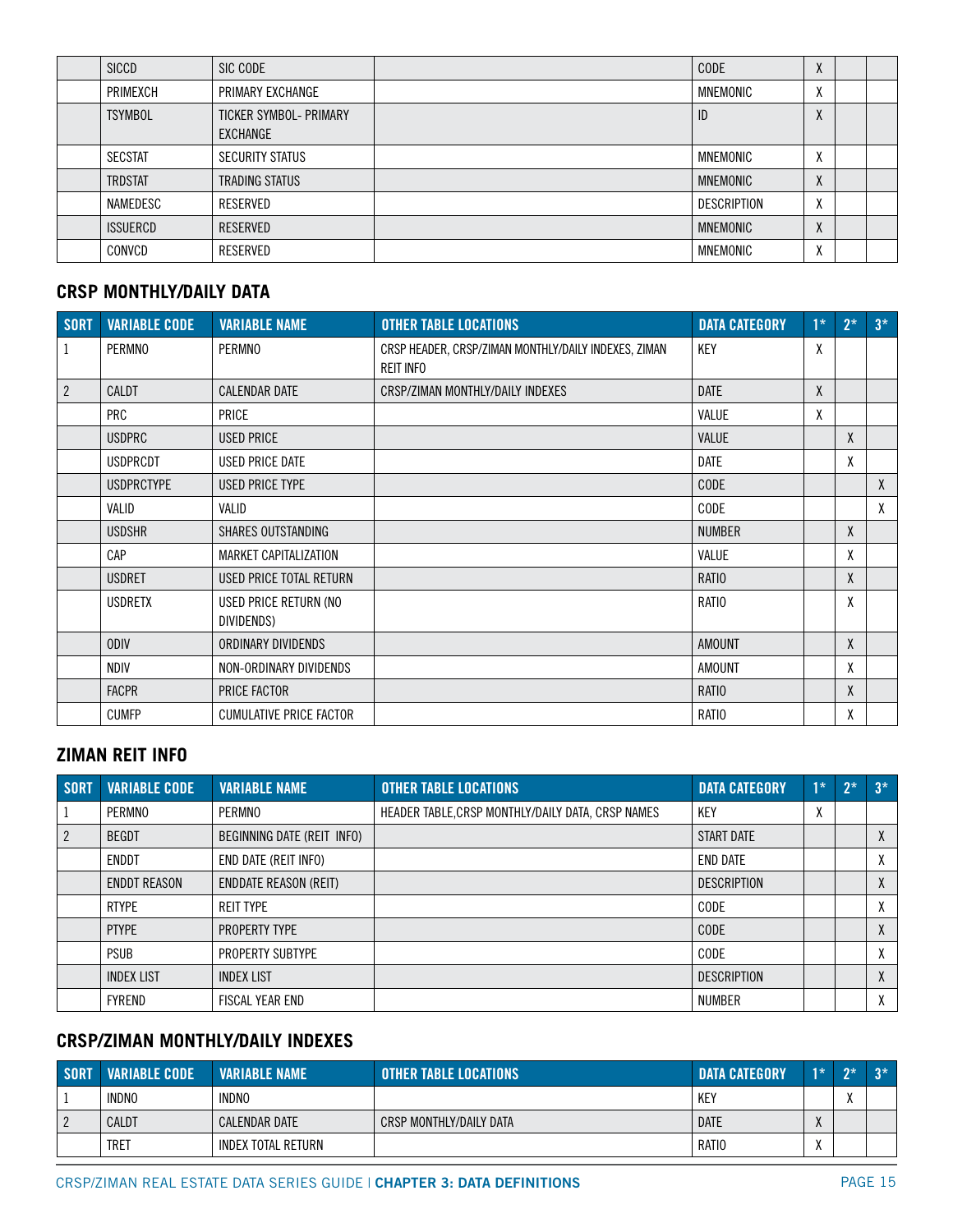<span id="page-15-0"></span>

| <b>SORT</b> | <b>VARIABLE CODE</b> | <b>VARIABLE NAME</b>                 | <b>OTHER TABLE LOCATIONS</b> | <b>DATA CATEGORY</b> | $1*$ | $2^*$ | $3^*$        |
|-------------|----------------------|--------------------------------------|------------------------------|----------------------|------|-------|--------------|
|             | <b>TIND</b>          | INDEX TOTAL RETURN VALUE             |                              | <b>VALUE</b>         |      | X     |              |
|             | ARET                 | INDEX APPRECIATION RETURN            |                              | <b>RATIO</b>         | χ    |       |              |
|             | AIND                 | INDEX APPRECIATION VALUE             |                              | VALUE                |      | X     |              |
|             | <b>IRET</b>          | <b>INDEX INCOME RETURN</b>           |                              | <b>NUMBER</b>        | X    |       |              |
|             | <b>IIND</b>          | <b>INDEX INCOME VALUE</b>            |                              | <b>VALUE</b>         |      | X     |              |
|             | <b>USDCNT</b>        | <b>USED COUNT</b>                    |                              | <b>NUMBER</b>        |      | χ     |              |
|             | <b>USDVAL</b>        | USED MARKET VALUE                    |                              | VALUE                |      | X     |              |
|             | <b>TOTCNT</b>        | TOTAL COUNT                          |                              | <b>NUMBER</b>        |      | χ     |              |
|             | <b>TOTVAL</b>        | <b>TOTAL VALUE</b>                   |                              | <b>VALUE</b>         |      | X     |              |
|             | <b>ADDCNT</b>        | ADD COUNT                            |                              | <b>NUMBER</b>        |      |       | χ            |
|             | <b>ADDVAL</b>        | ADD VALUE                            |                              | <b>VALUE</b>         |      |       | χ            |
|             | DROPCNT              | DROP COUNT                           |                              | <b>NUMBER</b>        |      |       | χ            |
|             | <b>DROPVAL</b>       | DROP VALUE                           |                              | <b>VALUE</b>         |      |       | χ            |
|             | <b>OBSCNT</b>        | OBSERVED COUNT                       |                              | <b>NUMBER</b>        |      |       | χ            |
|             | <b>OBSVAL</b>        | <b>OBSERVED VALUE</b>                |                              | VALUE                |      |       | $\mathsf{X}$ |
|             | <b>BEGCNT</b>        | <b>BEGINNING COUNT</b>               |                              | <b>NUMBER</b>        |      |       | χ            |
|             | HHI                  | HERFINDAHL HIRSCHMAN<br><b>INDEX</b> |                              | VALUE                |      |       | $\mathsf{X}$ |
|             | <b>CONRATIO</b>      | <b>CONCENTRATION RATIO</b>           |                              | RATIO                |      |       | X            |

## **Type Table Definitions**

The following five tables contain type and index definitions used in the CRSP-ZIMAN indexes and their definitions. A data set is provided for each type. The column headers in the tables below describe the data items in these data sets.

#### **PROPERTY TYPE**

| <b>PROPERTY TYPE</b>    | <b>LONG DESCRIPTION</b>    | <b>SHORT DESCRIPTION</b>   |
|-------------------------|----------------------------|----------------------------|
| 0                       | <b>UNKNOWN</b>             | <b>UNKNOWN</b>             |
|                         | UNCLASSIFIED               | UNCLASSIFIED               |
| 2<br><b>DIVERSIFIED</b> |                            | <b>DIVERSIFIED</b>         |
| 3                       | <b>HEALTH CARE</b>         | <b>HEALTH CARE</b>         |
| 4                       | INDUSTRIAL/OFFICE          | INDUSTRIAL/OFFICE          |
| 5                       | LODGING/RESORTS            | LODGING/RESORTS            |
| 6                       | <b>MORTGAGE</b>            | MORTGAGE                   |
| 7                       | MORTGAGE BACKED SECURITIES | MORTGAGE BACKED SECURITIES |
| 8                       | <b>RESIDENTIAL</b>         | RESIDENTIAL                |
| 9                       | <b>RETAIL</b>              | <b>RETAIL</b>              |
| 10                      | <b>SELF STORAGE</b>        | <b>SELF STORAGE</b>        |

#### **REIT TYPE**

| <b>REIT TYPE</b> | <b>LONG DESCRIPTION</b> | <b>SHORT DESCRIPTION</b> |  |  |
|------------------|-------------------------|--------------------------|--|--|
|                  | <b>UNKNOWN</b>          | <b>UNKNOWN</b>           |  |  |
|                  | UNCLASSIFIED            | UNCLASSIFIED             |  |  |
|                  | EQUITY                  | EQUITY                   |  |  |
| 3                | MORTGAGE                | MORTGAGE                 |  |  |
| 4                | <b>HYBRID</b>           | <b>HYBRID</b>            |  |  |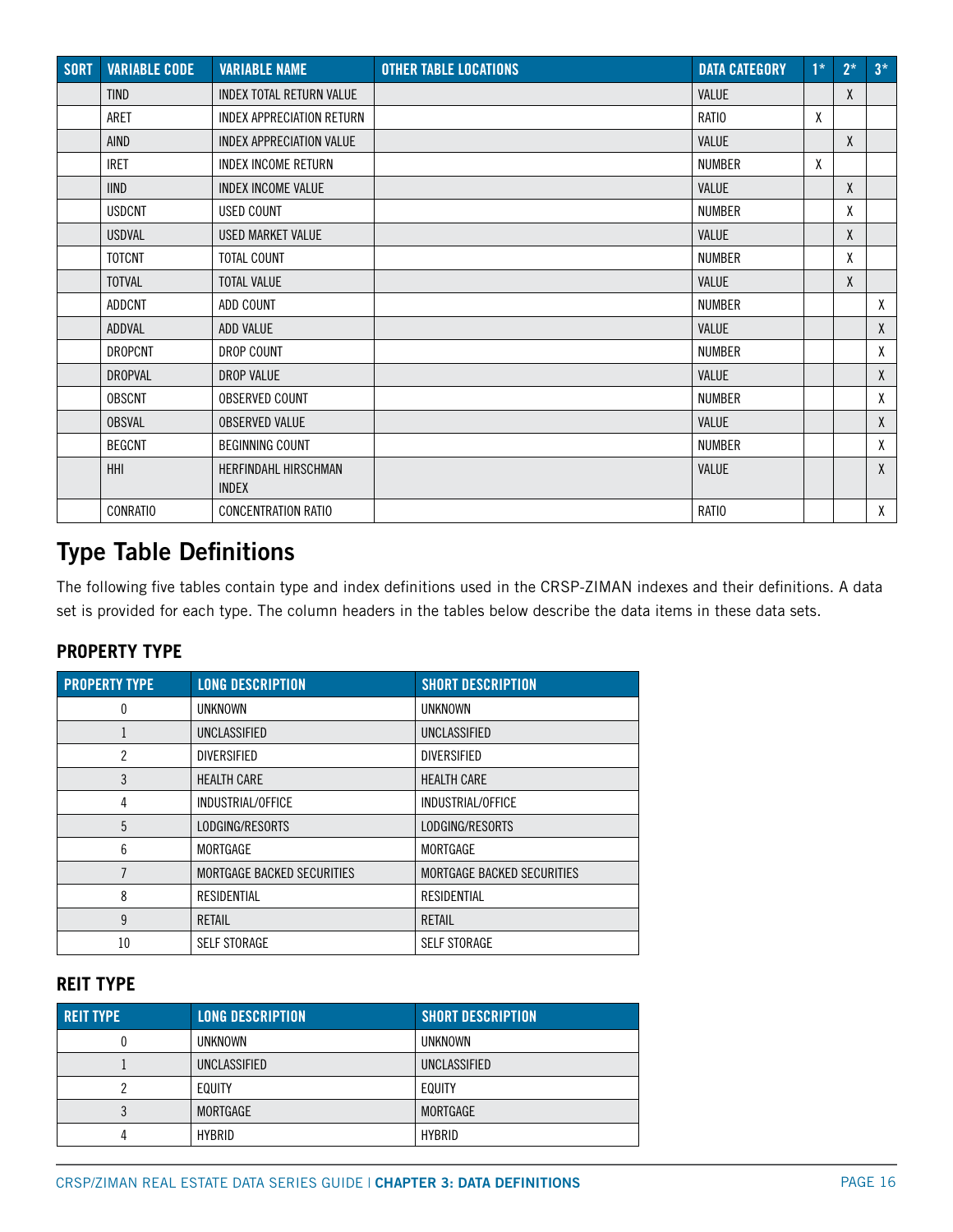#### **SUB-PROPERTY TYPE**

| <b>SUB-PROPERTY TYPE</b> | <b>LONG DESCRIPTION</b>           | <b>SHORT DESCRIPTION</b>    |
|--------------------------|-----------------------------------|-----------------------------|
| 0                        | <b>UNKNOWN</b>                    | <b>UNKNOWN</b>              |
| 1                        | UNCLASSIFIED                      | UNCLASSIFIED                |
| $\overline{2}$           | APARTMENTS                        | <b>APARTMENTS</b>           |
| 3                        | <b>COMMERCIAL FINANCING</b>       | <b>COMMERCIAL FINANCING</b> |
| 4                        | <b>DIVERSIFIED</b>                | <b>DIVERSIFIED</b>          |
| 5                        | <b>FREESTANDING</b>               | <b>FREESTANDING</b>         |
| 6                        | <b>HEALTH CARE</b>                | <b>HEALTH CARE</b>          |
| 7                        | HOME FINANCING                    | HOME FINANCING              |
| 8                        | <b>INDUSTRIAL</b>                 | <b>INDUSTRIAL</b>           |
| 9                        | LODGING/RESORTS                   | LODGING/RESORTS             |
| 10                       | MANUFACTURED HOMES                | <b>MANUFACTURED HOMES</b>   |
| 11                       | <b>MIXFD</b>                      | <b>MIXFD</b>                |
| 12                       | <b>MORTGAGE BACKED SECURITIES</b> | MORTGAGE BACKED SECURITIES  |
| 13                       | <b>OFFICE</b>                     | <b>OFFICE</b>               |
| 14                       | <b>OUTLET CENTERS</b>             | <b>OUTLET CENTERS</b>       |
| 15                       | <b>REGIONAL MALLS</b>             | <b>REGIONAL MALLS</b>       |
| 16                       | <b>SELF STORAGE</b>               | <b>SELF STORAGE</b>         |
| 17                       | SHOPPING CENTERS                  | SHOPPING CENTERS            |
| 18                       | <b>STRIP CENTERS</b>              | <b>STRIP CENTERS</b>        |

#### **PRICE TYPE**

Values for the Used Price Type field found in the CRSP Monthly/Daily Data.

| <b>PRICE TYPE</b> | <b>LONG DESCRIPTION</b>                         |  |  |  |  |  |
|-------------------|-------------------------------------------------|--|--|--|--|--|
| 1                 | TRADE REPORTED (PRICE $>0$ )                    |  |  |  |  |  |
| $\mathfrak{p}$    | <b>QUOTED BUT NO TRADE (BID/ASK</b><br>AVERAGE) |  |  |  |  |  |
| 3                 | NO TRADE                                        |  |  |  |  |  |
| 4                 | MISSING PRICE MONTH END (ALTERNATE)             |  |  |  |  |  |
| 5                 | ALTERNATE IN-INDEX                              |  |  |  |  |  |
| 6                 | LAST GOOD                                       |  |  |  |  |  |
| 7                 | <b>NEXT GOOD</b>                                |  |  |  |  |  |
| 8                 | <b>INTERPOLATED</b>                             |  |  |  |  |  |
| 9                 | FIRST DAY OFF-EXCHANGE                          |  |  |  |  |  |
| 10                | DELISTING AMOUNT WITHIN 10 DAYS                 |  |  |  |  |  |
| 11                | ASSUMED                                         |  |  |  |  |  |
| 12                | <b>FUTURE DELISTING</b>                         |  |  |  |  |  |
| 13                | MIDDLE OF GAP                                   |  |  |  |  |  |
| 14                | <b>OFF EXCHANGE</b>                             |  |  |  |  |  |
| 15                | <b>NEAREST GOOD PRICE</b>                       |  |  |  |  |  |
| 16                | SOFT DELISTING PRICE                            |  |  |  |  |  |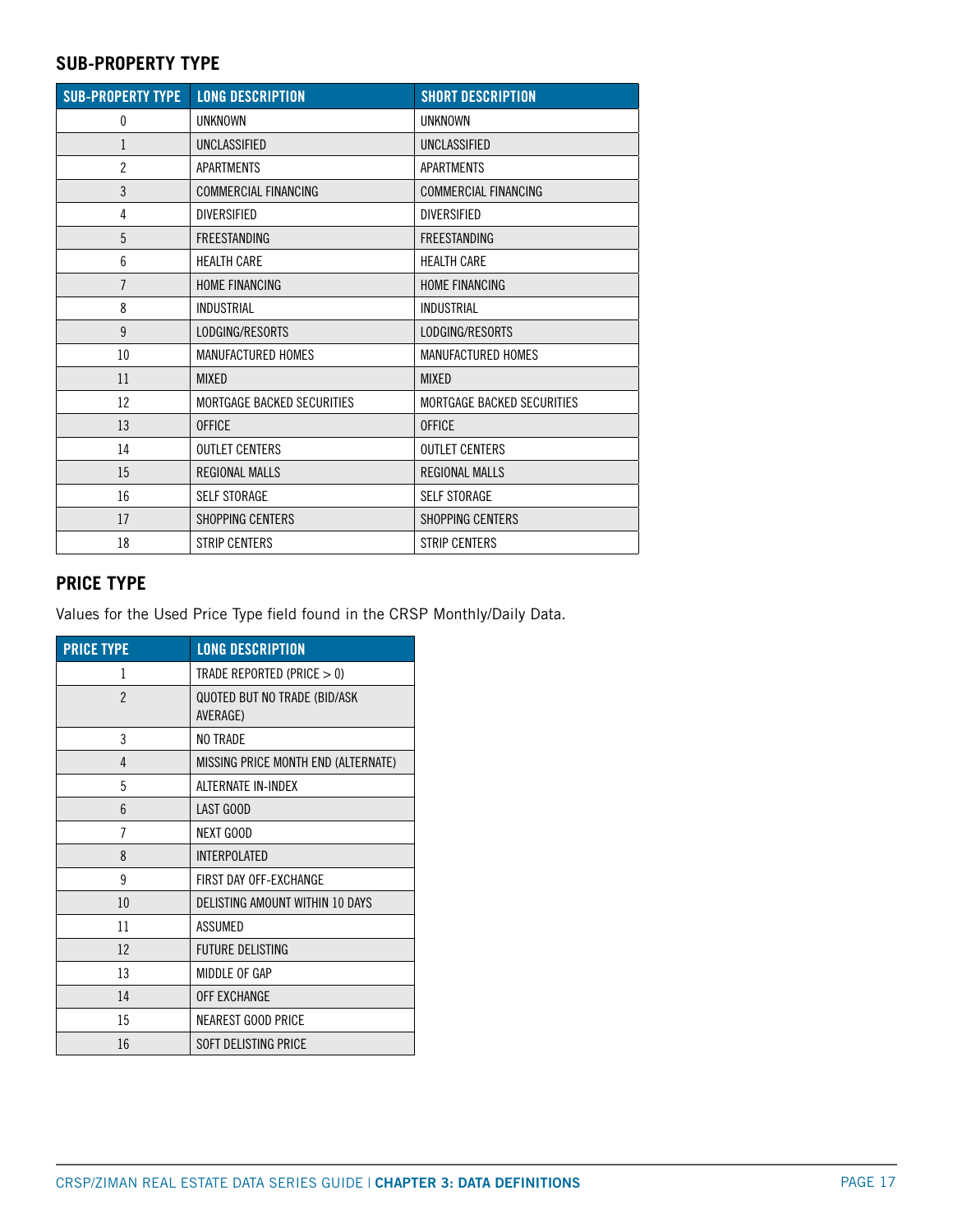#### **INDEX TYPE MAP**

The index type position variable refers to the Index Type field in the ZIMAN REIT Info table. If that character position is a 1, then that security is a member of this index. The mask fields describe REIT types, property types, and property subtypes that comprise the index. If the nth position of a mask field is a 1, then that nth REIT type, property type, or sub-property type is included in the index. For example, indno 1000805 allows Equity, Hybrid, and Mortgage REIT types, Diversified Property Types, and all Property Subtypes.

| <b>INDEX TYPE</b><br><b>POSITION</b> | <b>LONG DESCRIPTION</b>                                                   | <b>SHORT DESCRIPTION</b>            | <b>INDNO</b> | <b>RTYPE</b><br><b>MASK</b> | <b>PTYPE MASK</b>        | <b>PSUB MASK</b> |
|--------------------------------------|---------------------------------------------------------------------------|-------------------------------------|--------------|-----------------------------|--------------------------|------------------|
| $\mathbf{1}$                         | CRSP ZIMAN REIT VALUE<br>WEIGHTED INDEX                                   | CRSP ZIMAN REIT VW INDEX            | 1000800      | 00111                       | 11111111111111111111     |                  |
| $\overline{2}$                       | CRSP ZIMAN EQUITY REIT VALUE<br><b>WEIGHTED INDEX</b>                     | EQUITY REIT VW INDEX                | 1000801      | 00100                       | 11111111111111111111     |                  |
| 3                                    | CRSP ZIMAN MORTGAGE REIT<br>VALUE WEIGHTED INDEX                          | MORTGAGE REIT VW INDEX              | 1000802      | 00010                       | 11111111111111111111     |                  |
| 4                                    | CRSP ZIMAN HYBRID REIT VALUE<br>WEIGHTED INDEX                            | <b>HYBRID REIT VW INDEX</b>         | 1000803      | 00001                       | 11111111111111111111     |                  |
| 5                                    | CRSP ZIMAN UNCLASSIFIED PTYPE<br>REIT VALUE WEIGHTED INDEX                | UNCLAS'D PTYP REIT VW IND           | 1000804      | 00111                       | 01000000000000000000     |                  |
| 6                                    | CRSP ZIMAN DIVERSIFIED PTYPE<br>REIT VALUE WEIGHTED INDEX                 | DIV'D PTYPE REIT VW INDEX           | 1000805      | 00111                       | 00100000000000000000     |                  |
| $\overline{7}$                       | CRSP ZIMAN HEALTH CARE PTYPE<br>REIT VALUE WEIGHTED INDEX                 | HEALTH CARE PTYP VW<br><b>INDEX</b> | 1000806      | 00111                       | 00010000000000000000     |                  |
| 8                                    | CRSP ZIMAN INDUSTRIAL/OFFICE<br>PTYPE REIT VALUE WEIGHTED<br><b>INDEX</b> | INDSTRL/OFFC PTYP VW<br><b>INDX</b> | 1000807      | 00111                       | 00001000000000000000     |                  |
| 9                                    | CRSP ZIMAN LODGING/RESORTS<br>PTYPE REIT VALUE WEIGHTED<br><b>INDEX</b>   | LODG/RESORT PTYP VW<br><b>INDEX</b> | 1000808      | 00111                       | 00000100000000000000     |                  |
| 10                                   | CRSP ZIMAN RESIDENTIAL PTYPE<br>REIT VALUE WEIGHTED INDEX                 | RESIDNT'L PTYPE VW INDX             | 1000811      | 00111                       | 00000000100000000000     |                  |
| 11                                   | CRSP ZIMAN RETAIL PTYPE REIT<br>VALUE WEIGHTED INDEX                      | RETAIL PTYPE VW INDEX               | 1000812      | 00111                       | 00000000010000000000     |                  |
| 12                                   | CRSP ZIMAN SELF STORAGE<br>PTYPE REIT VALUE WEIGHTED<br><b>INDEX</b>      | SELF STRG PTYPE VW INDEX            | 1000813      | 00111                       | 00000000001000000000     |                  |
| 13                                   | CRSP ZIMAN REIT EQUAL<br>WEIGHTED INDEX                                   | CRSP ZIMAN REIT EW INDEX            | 1000850      | 00111                       | 11111111111111111111     |                  |
| 14                                   | CRSP ZIMAN EQUITY REIT EQUAL<br>WEIGHTED INDEX                            | EQUITY REIT EW INDEX                | 1000851      | 00100                       | 11111111111111111111     |                  |
| 15                                   | CRSP ZIMAN MORTGAGE REIT<br>EQUAL WEIGHTED INDEX                          | MORTGAGE REIT EW INDEX              | 1000852      | 00010                       | $1111111111111111111111$ |                  |
| 16                                   | CRSP ZIMAN HYBRID REIT EQUAL<br>WEIGHTED INDEX                            | <b>HYBRID REIT EW INDEX</b>         | 1000853      | 00001                       | 11111111111111111111     |                  |
| 17                                   | CRSP ZIMAN UNCLASSIFIED PTYPE<br>REIT EQUAL WEIGHTED INDEX                | UNCLAS'D PTYP REIT EW<br>IND        | 1000854      | 00111                       | 01000000000000000000     |                  |
| 18                                   | CRSP ZIMAN DIVERSIFIED PTYPE<br>REIT EQUAL WEIGHTED INDEX                 | DIV'D PTYPE REIT EW INDEX           | 1000855      | 00111                       | 00100000000000000000     |                  |
| 19                                   | CRSP ZIMAN HEALTH CARE PTYPE<br>REIT EQUAL WEIGHTED INDEX                 | HEALTH CARE PTYP EW<br>INDEX        | 1000856      | 00111                       | 00010000000000000000     |                  |